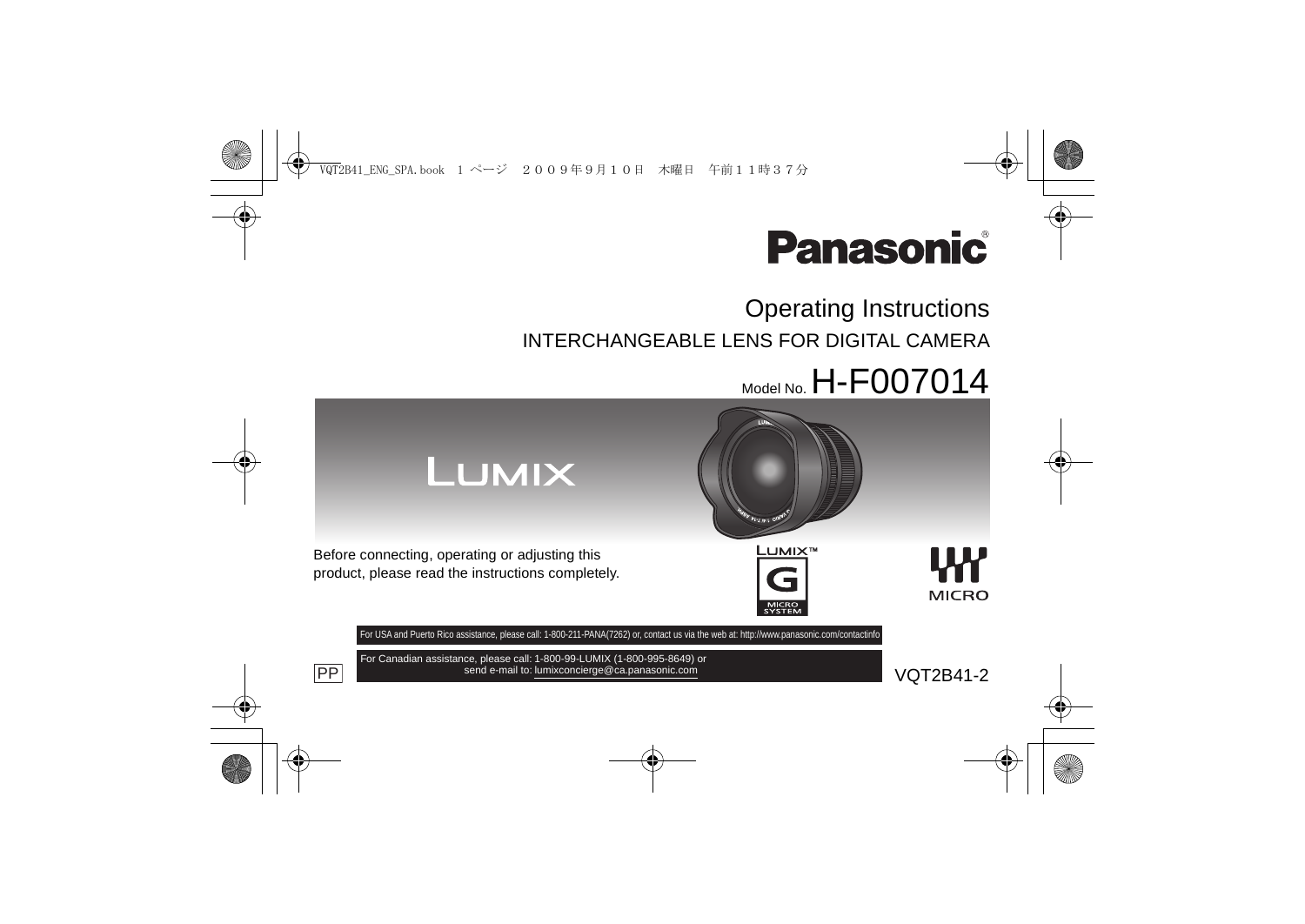## **Contents**

| Names and Functions of Components  8 |  |
|--------------------------------------|--|
|                                      |  |
|                                      |  |
|                                      |  |
|                                      |  |
|                                      |  |

#### **-If you see this symbol-**

#### **Information on Disposal in other Countries outside the European Union**



This symbol is only valid in the European Union. If you wish to discard this product, please contact your local authorities or dealer and ask for the correct method of disposal.

### **THE FOLLOWING APPLIES ONLY IN CANADA.**

This Class B digital apparatus complies with Canadian ICES-003.

# **Information for Your Safety**

**Keep the unit as far away as possible from electromagnetic equipment (such as microwave ovens, TVs, video games, radio transmitters, high-voltage lines etc.).**

- Do not use the camera near cell phones because doing so may result in noise adversely affecting the pictures and sound.
- If the camera is adversely affected by electromagnetic equipment and stops functioning properly, turn the camera off and remove the battery and/or the connected AC adaptor. Then reinsert the battery and/ or reconnect the AC adaptor and turn the camera on.

The lens can be used with a digital camera compatible with the lens mount standard for the "Micro Four Thirds System".

● It cannot be mounted on the Four Thirds<sup>™</sup> mount specification camera.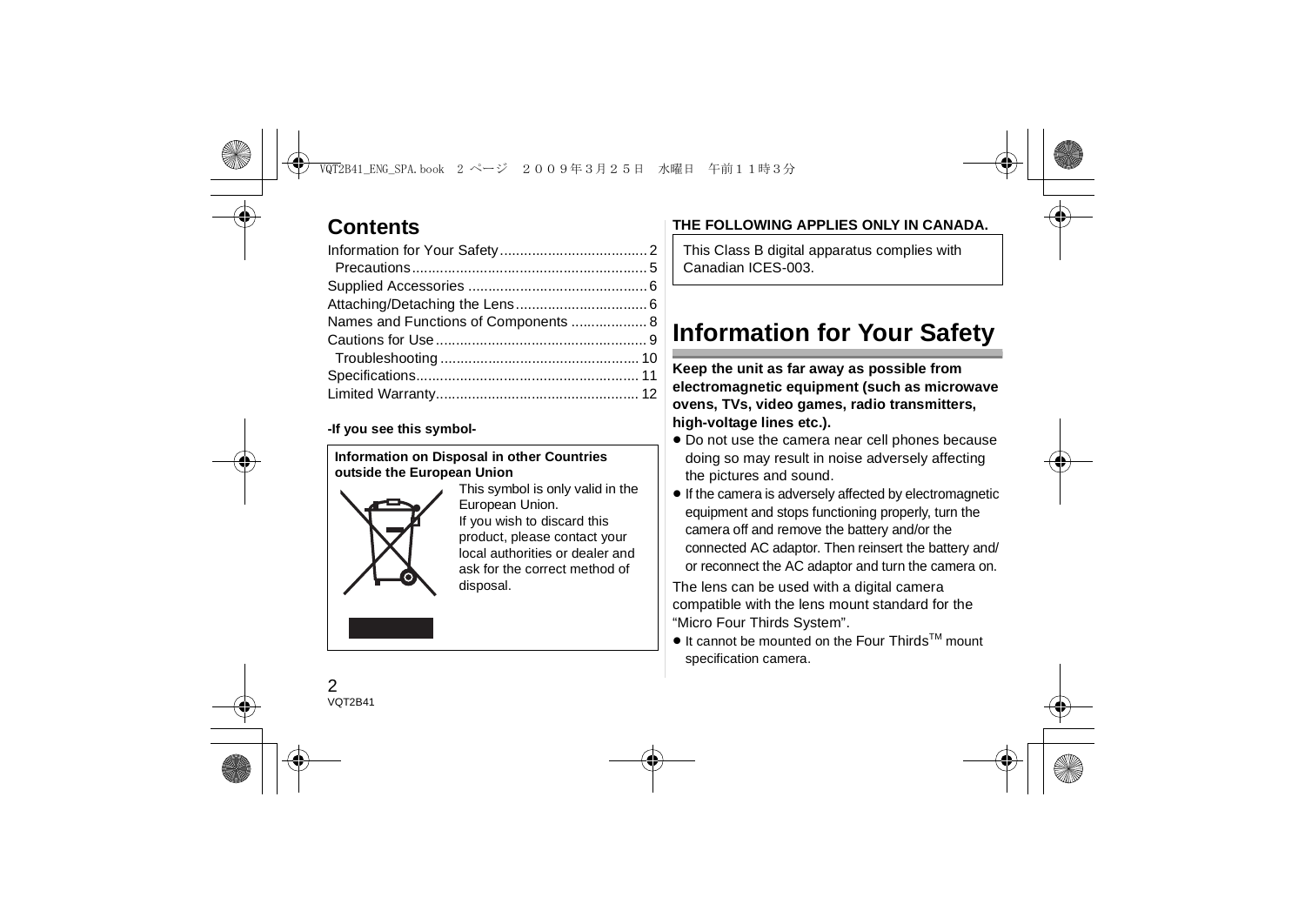- ≥ The digital camera illustrations in these operating instructions show DMC-G1 as an example.
- ≥ The appearance and specifications of products described in this manual may differ from the actual products you have purchased due to later enhancements.
- Four Thirds<sup>™</sup> is a trademark.
- Micro Four Thirds is a trademark.
- Other names, company names, and product names printed in these instructions are trademarks or registered trademarks of the companies concerned.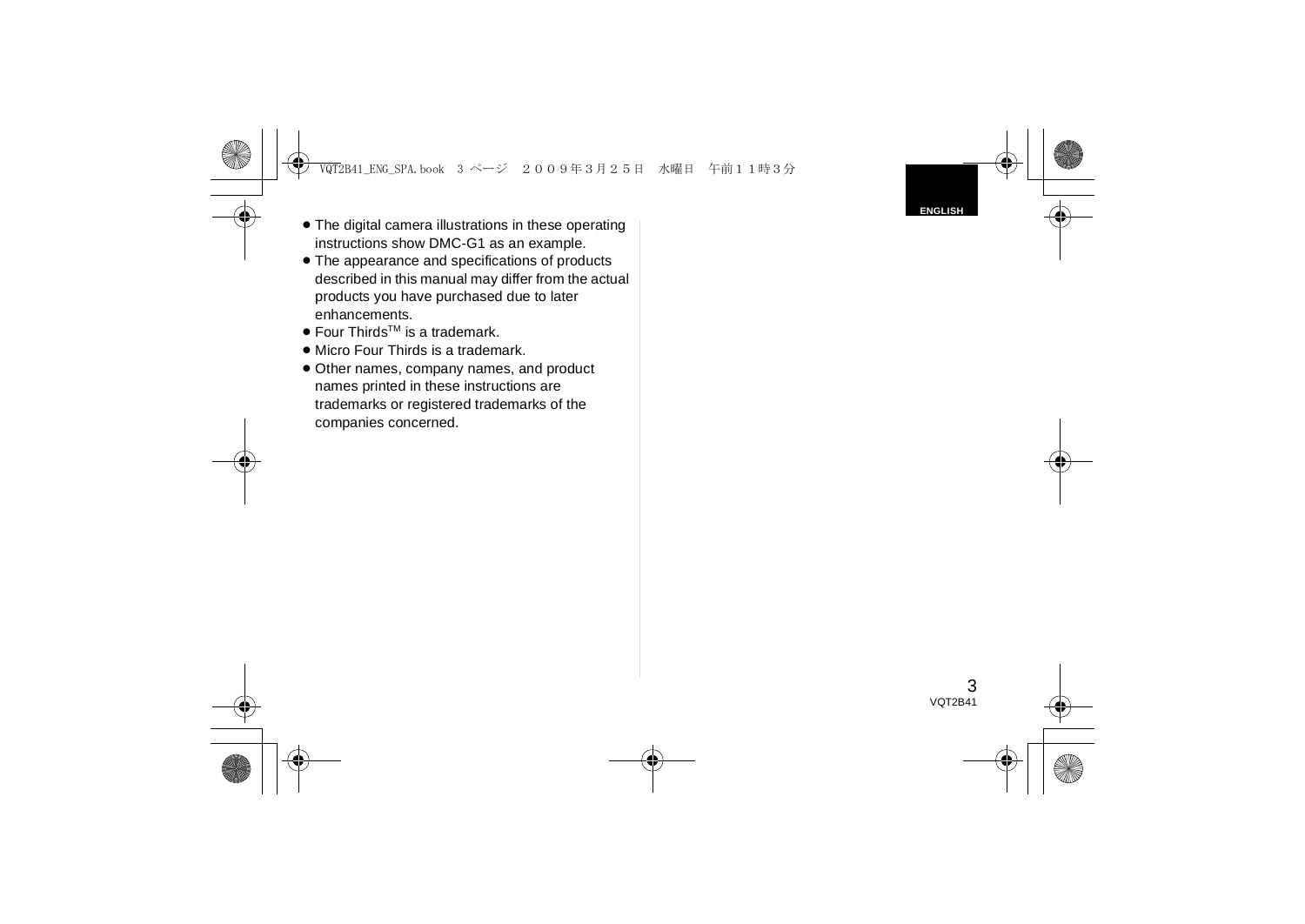#### **FCC Note:**

 This equipment has been tested and found to comply with the limits for a Class B digital device, pursuant to Part 15 of the FCC Rules.

These limits are designed to provide reasonable protection against harmful interference in a residential installation. This equipment generates, uses and can radiate radio frequency energy and, if not installed and used in accordance with the instructions, may cause harmful interference to radio communications. However, there is no guarantee that interference will not occur in a particular installation. If this equipment does cause harmful interference to radio or television reception, which can be determined by turning the equipment off and on, the user is encouraged to try to correct the interference by one or more of the following measures:

- Reorient or relocate the receiving antenna.
- Increase the separation between the equipment and receiver.
- Connect the equipment into an outlet on a circuit different from that to which the receiver is connected.
- Consult the dealer or an experienced radio/TV technician for help.

Any unauthorized changes or modifications to this equipment would void the user's authority to operate this device.

This device complies with Part 15 of the FCC Rules. Operation is subject to the following two conditions: (1) This device may not cause harmful interference, and (2) this device must accept any interference received, including interference that may cause undesired operation.

Responsible Party:

Panasonic Corporation of North America

One Panasonic Way

Secaucus, NJ 07094

Support Contact:

Panasonic Consumer Electronics Company

Telephone No.: 1-800-211-PANA (7262)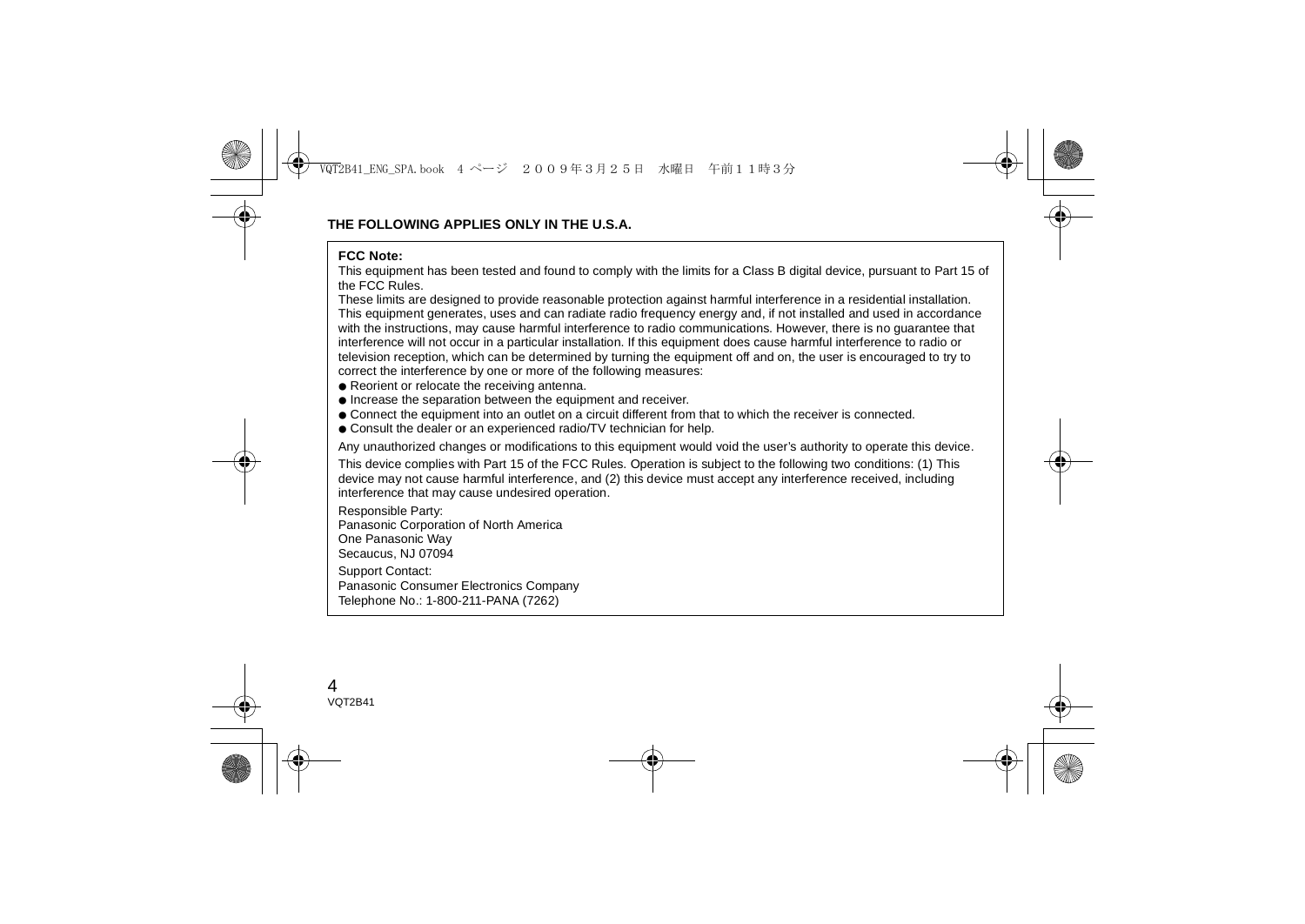#### *Precautions*

### ∫**Lens Care**

- ≥ **Sand and dust can damage the lens. Make sure that no sand or dust gets inside the lens or the terminals when using the lens on a beach, etc.**
- ≥ **This lens is not waterproof. If drops of water get onto the lens, wipe the lens with a dry cloth.**
- Do not press the lens with excessive force.
- ≥ When there is dirt (water, oil, and fingerprints, etc.) on the surface of the lens, the picture may be affected. Lightly wipe the surface of the lens with a soft, dry cloth before and after taking pictures.
- Do not place the lens mount facing downwards. Do not allow the lens contact point  $(1)$  to become dirty.



## ∫ **About Condensation (Fogging of the Lens)**

- Condensation occurs when there are differences in temperature and humidity as described below. Condensation can cause the lens to become dirty and lead to mold and malfunctioning, so exercise caution in the following situations:
- When the camera is brought indoors from outside during cold weather
- When the camera is brought into an airconditioned car
- When cold air from an air conditioner is directly blown onto the lens
- In humid places
- Put the camera into a plastic bag to allow it to acclimatize to the surrounding temperature in order to prevent condensation. If condensation occurs, turn the power off and leave it for about two hours. Once the camera acclimatizes to the surrounding temperature the condensation will go away naturally.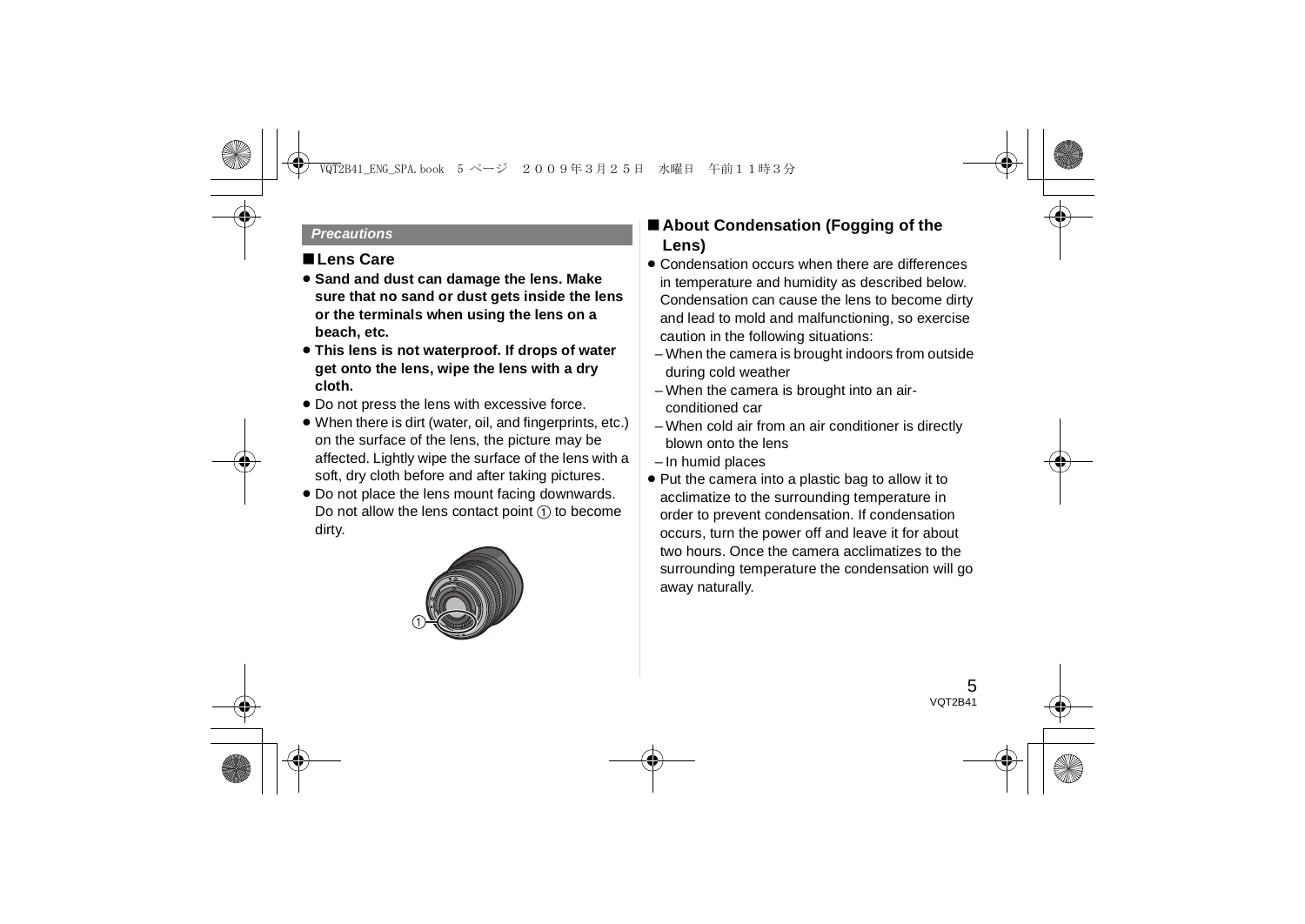# **Supplied Accessories**

### **[Inspection to be performed when you unpack the unit]**

When removing the unit from its packing box, check that the main unit and the supplied accessories are there and also check their external appearance and functions to verify that they have not sustained any damage during distribution and transportation. If you discover any trouble, contact your vendor before using the product.



- **1**Lens Storage Bag
- **2**Lens Rear Cap

(The lens rear cap and lens hood cover are attached to the interchangeable lens at the time of purchase.)

**3** Lens Hood Cover

# **Attaching/Detaching the Lens**

● Refer also to the camera's operating instructions for attaching and detaching the lens.

## ∫ **Attaching the Lens**

- Check that the camera is turned off.
- **1 Turn the lens rear cap to detach it.** A: Lens Rear Cap



**2 Align the lens fitting marks** B **(red marks) on the camera body and the lens and then rotate the lens in the direction of the arrow until it clicks.**



- Do not press the lens release button when you attach a lens.
- Do not try to attach the lens when holding it at an angle to the camera body as the lens mount may get scratched.
- Check that the lens is attached correctly.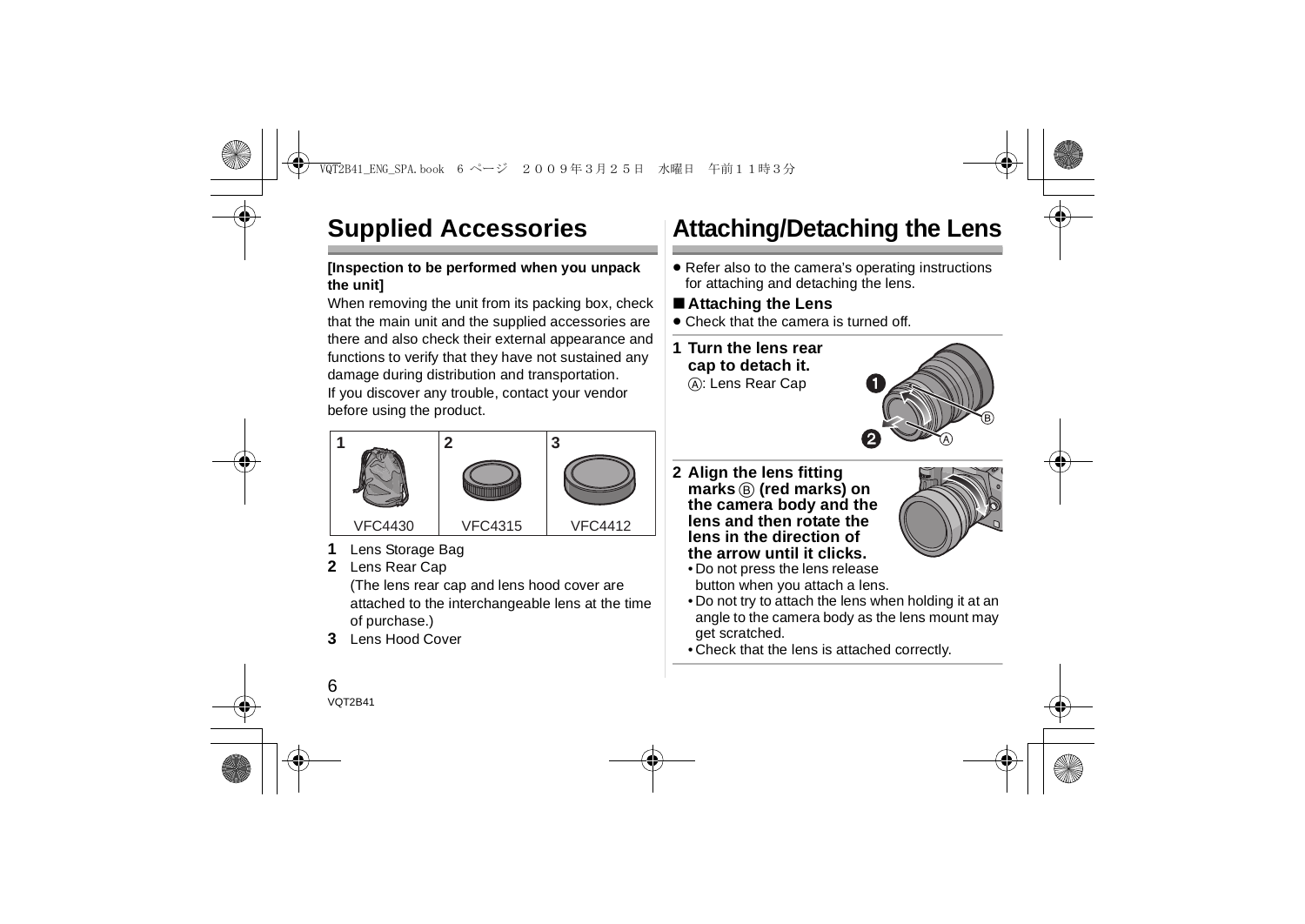## ∫**Detaching the Lens**

● Check that the camera is turned off.

### **Press the lens release button** C **while turning the lens as far as possible in the direction of the arrow to detach it.**



- Attach the lens rear cap so that the lens contact point does not get scratched.
- Attach the body cap to the camera so no dirt or dust will get inside the main unit.
- ∫**Attaching and Detaching the Lens Hood Cover**
- Be careful not to lose the lens hood cover.

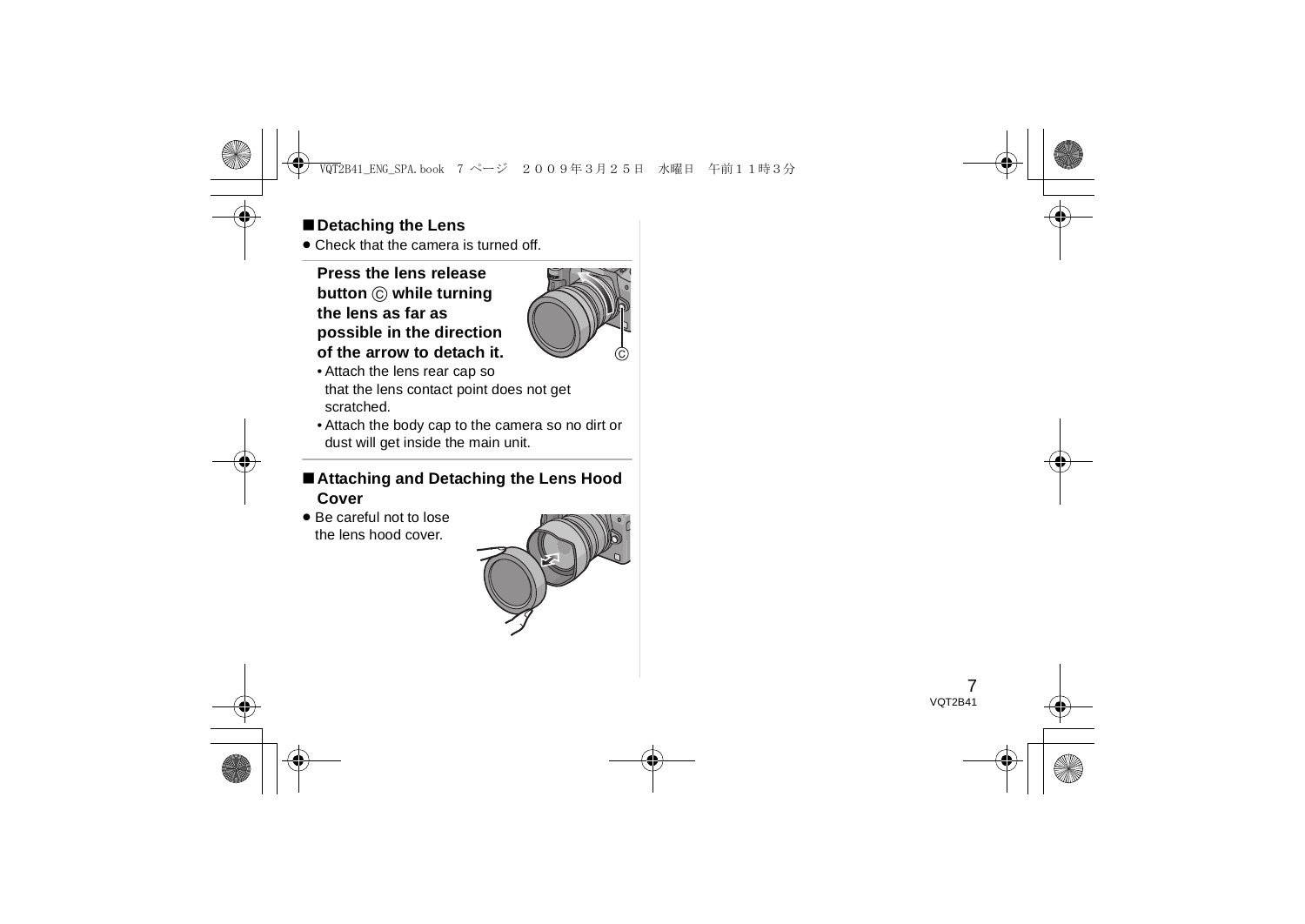## **Names and Functions of Components**

### ∫**Lens**



- **1**Lens surface
- **2** Lens hood
- **3** Focus ring

Rotate to focus when taking pictures with manual focus.

**4** Zoom ring

Rotate the zoom ring when you wish to take large (tele) or wide (wide angle) pictures. (35 mm film camera equivalent: 14 mm to 28 mm)

- **5** Contact point
- **6**Lens fitting mark

## **Note**

• This lens's is capable of a very wide field of view. When using this lens with flash photography peripheral areas of the photo may be slightly darker if the flash is unable to illuminate the entire area being photographed. This is normal; this is not a malfunction.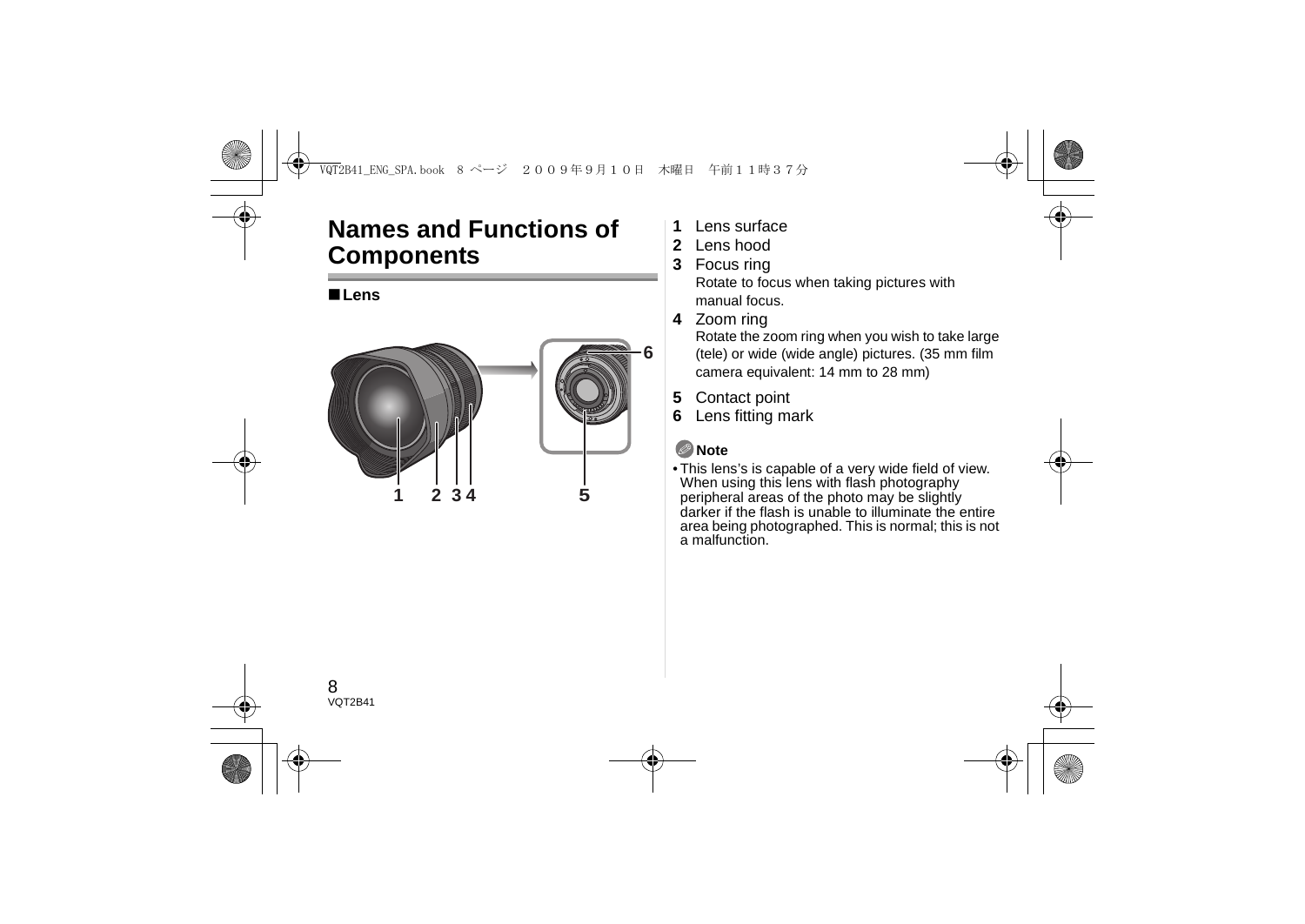# **Cautions for Use**

## ∫**About the Lens**

#### **Take care not to drop or knock the lens. Also take care not to put a lot of pressure on the lens.**

≥ Take care not to drop the bag that you inserted the lens in as it may damage the lens. The camera may stop operating normally and pictures may no longer be recorded.

#### **When using pesticides and other volatile substances around the camera make sure that they do not get onto the lens.**

● If such substances get onto the lens they can damage the exterior case or cause the paint to peel.

#### **Do not carry the unit when it is still attached to the camera body.**

- Under no circumstances should the unit be stored in any of the following locations since doing so may cause problems in operation or malfunctioning.
- In direct sunlight or on a beach in summer
- In locations with high temperatures and humidity levels or where the changes in temperature and humidity are acute
- In locations with high concentrations of sand, dust or dirt
- Where there is fire
- Near heaters, air conditioners or humidifiers
- Where water may make the unit wet
- Where there is vibration
- Inside a vehicle
- Refer also to the operating instructions of the digital camera.
- ≥ When the unit is not going to be used for a prolonged period, we recommend storing with a desiccant (silica gel). Failure to do so may result in performance failure caused by mold, etc. It is recommended that you check the unit's operation prior to use.
- Do not leave the lens in contact with rubber or plastic products for extended periods of time.
- ≥ Do not touch the lens contact point. Doing so can cause failure of the unit.
- Do not disassemble or alter the unit. If the internal parts require inspection or repair, take the unit to the vendor.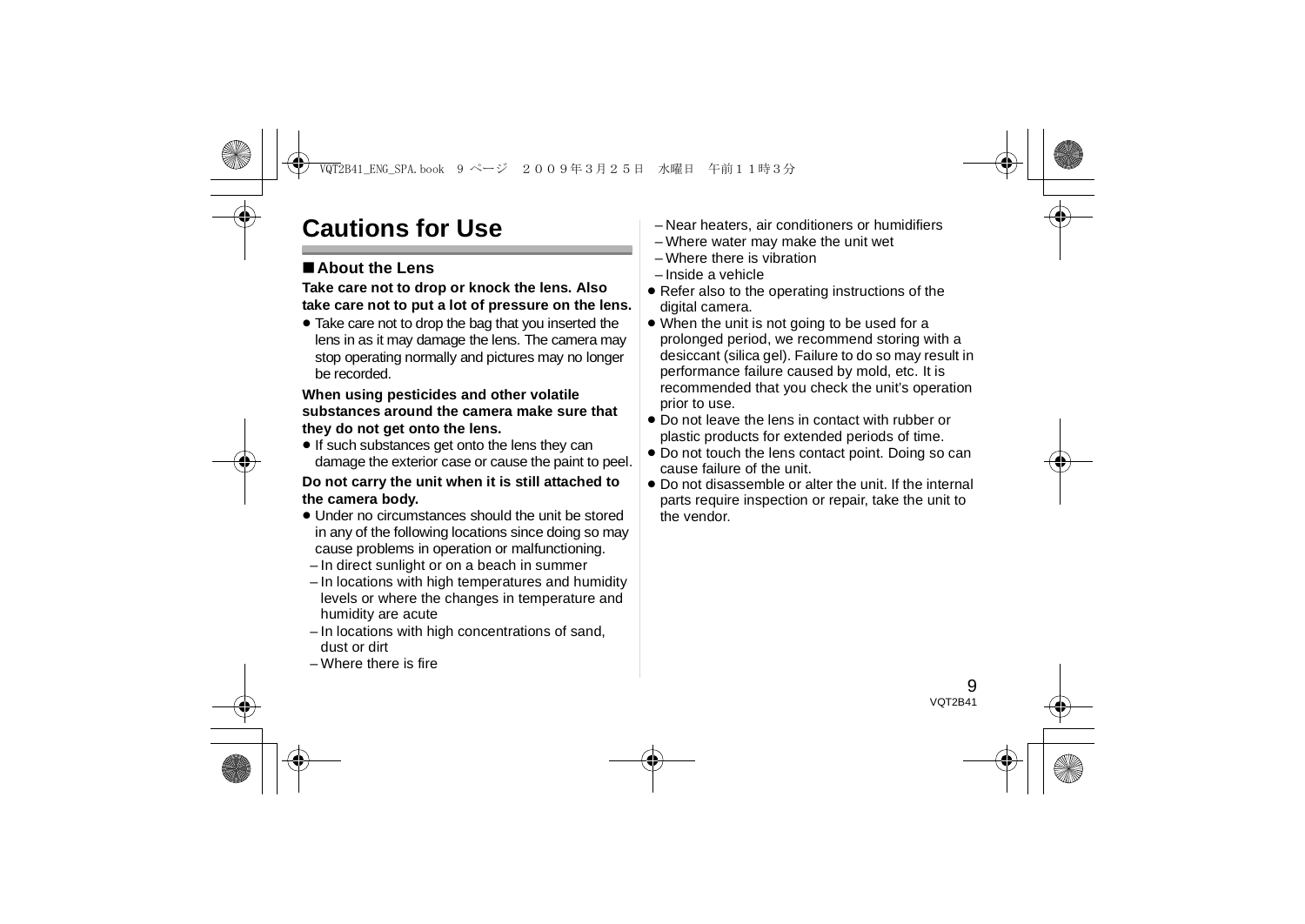**Do not use benzine, thinner, alcohol or other similar cleaning agents to clean the lens glass or exterior cabinet.**

- Using solvents can damage the lens or cause the paint to peel.
- ≥ Wipe off any dust or fingerprints with a soft, dry cloth.
- ≥ Use a dry, dust cloth to remove dirt and dust on the zoom ring and the focus ring.
- ≥ Do not use a household detergent or a chemically treated cloth.

#### *Troubleshooting*

#### **A sound is heard when the camera is turned on or off.**

● This is the sound of lens or aperture movement and is not a malfunction.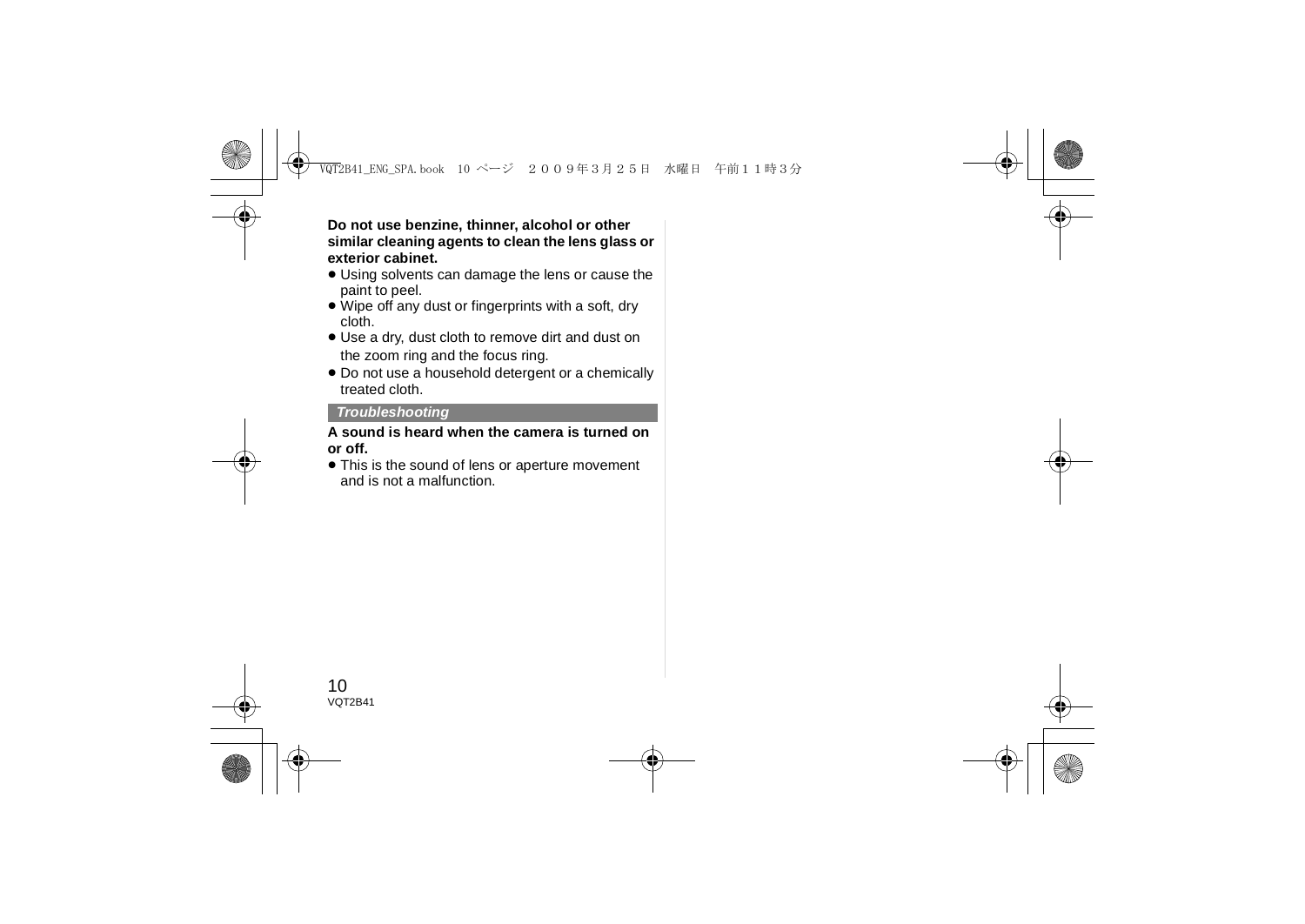### **INTERCHANGEABLE LENS FOR DIGITAL CAMERA**

**"LUMIX G VARIO 7–14 mm/F4.0 ASPH."**

| <b>Focal length</b>         | $f=7$ mm to 14 mm                                                       |
|-----------------------------|-------------------------------------------------------------------------|
|                             | (35 mm film camera equivalent: 14 mm to 28 mm)                          |
| Aperture type               | 7 leaf shutters/iris diaphragm/circular diaphragm                       |
| Aperture range              | F4.0                                                                    |
| Minimum aperture value      | F <sub>22</sub>                                                         |
| Lens construction           | 16 elements in 12 groups (2 aspherical lenses, 4 ED lenses)             |
| In focus distance           | 0.25 m (0.82 feet) to $\infty$ (from the focus distance reference line) |
| Maximum image magnification | $0.08 \times (35$ mm film camera equivalent: $0.15 \times$ )            |
| Optical image stabilizer    | Not available                                                           |
| <b>Mount</b>                | "Micro Four Thirds Mount"                                               |
| Angle of view               | 114 $\degree$ (Wide) to 75 $\degree$ (Tele)                             |
| <b>Filter diameter</b>      | Filter non-compatible                                                   |
| Max. diameter               | 70 mm (2.76 inch) (lens hood section)                                   |
| <b>Overall length</b>       | Approx. 83.1 mm (3.27 inch)                                             |
|                             | (from the tip of the lens hood to the base side of the lens mount)      |
| Mass (Weight)               | Approx. 300 g (10.58 oz)                                                |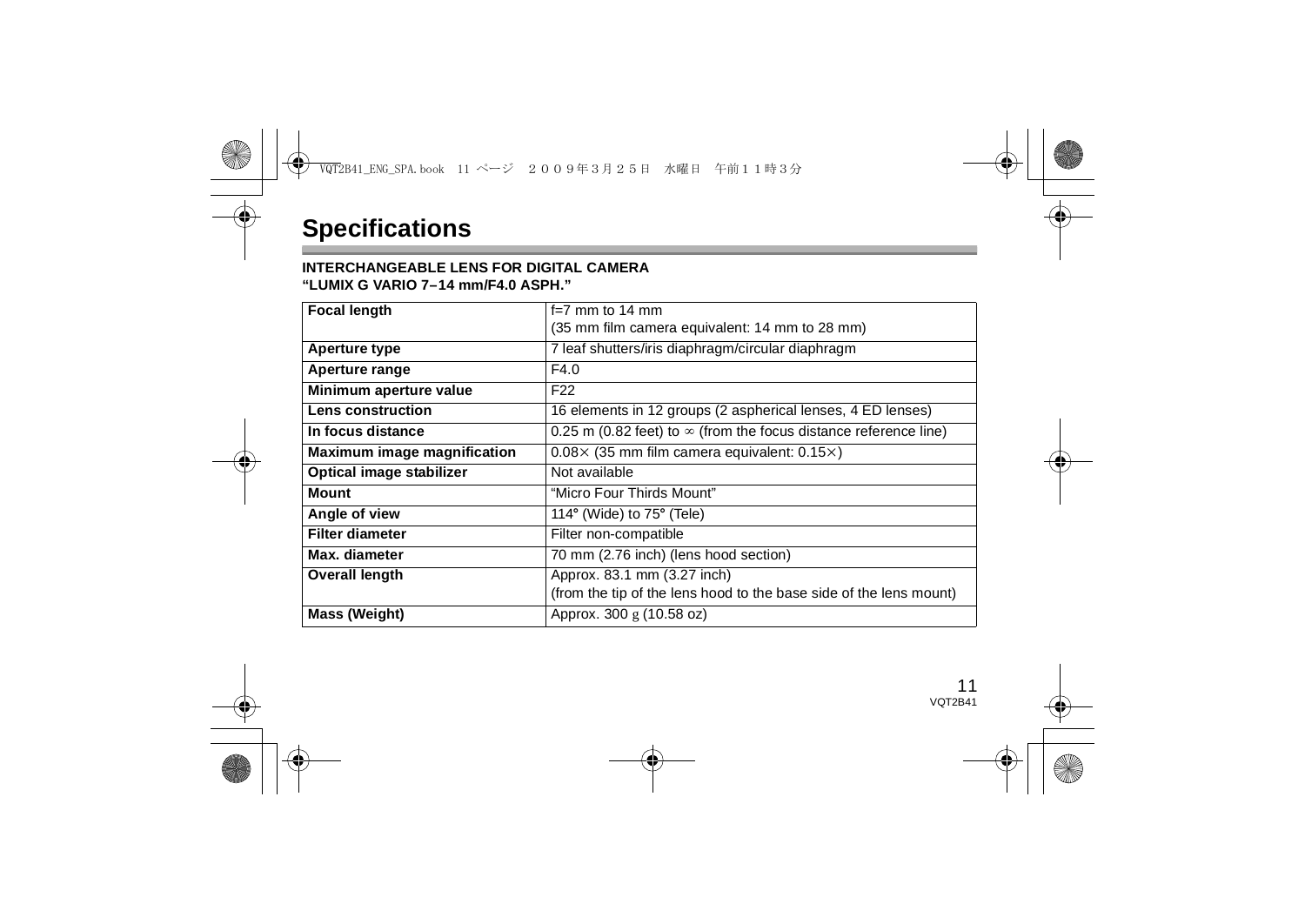## **Limited Warranty**

## **FOR U.S.A. and Puerto Rico**

#### **PANASONIC CONSUMER ELECTRONICS COMPANY, DIVISION OF PANASONIC CORPORATION OF NORTH AMERICA**

One Panasonic Way, Secaucus, New Jersey 07094

## **Panasonic** Digital Still Camera ACCESSORIES LIMITED WARRANTY

#### **Limited Warranty Coverage**

If your product does not work properly because of a defect in materials or workmanship, Panasonic Consumer Electronics Company (referred to as "the warrantor") will, for the length of the period indicated on the chart below, which starts with the date of original purchase ("warranty period"), at its option either (a) repair your product with new or refurbished parts, or (b) replace it with a new or a refurbished product. The decision to repair or replace will be made by the warrantor.

| I PRODUCT OR PART NAME                  | <b>PARTS</b> | <b>LABOR</b> |
|-----------------------------------------|--------------|--------------|
| Interchangeable Lens for Digital Camera | 1 (ONE) YEAR | 1 (ONE) YEAR |

You must Mail-In your product during the warranty period. This warranty only applies to products purchased and serviced in the United States or Puerto Rico. This warranty is extended only to the original purchaser of a new product which was not sold "as is".

#### **Mail-In Service**

For assistance in obtaining service in the United States and Puerto Rico please contact:

Panasonic Camera and Digital Service Center

1590 Touhy Ave.

Elk Grove Village, IL 60007

#### 12VOT2R41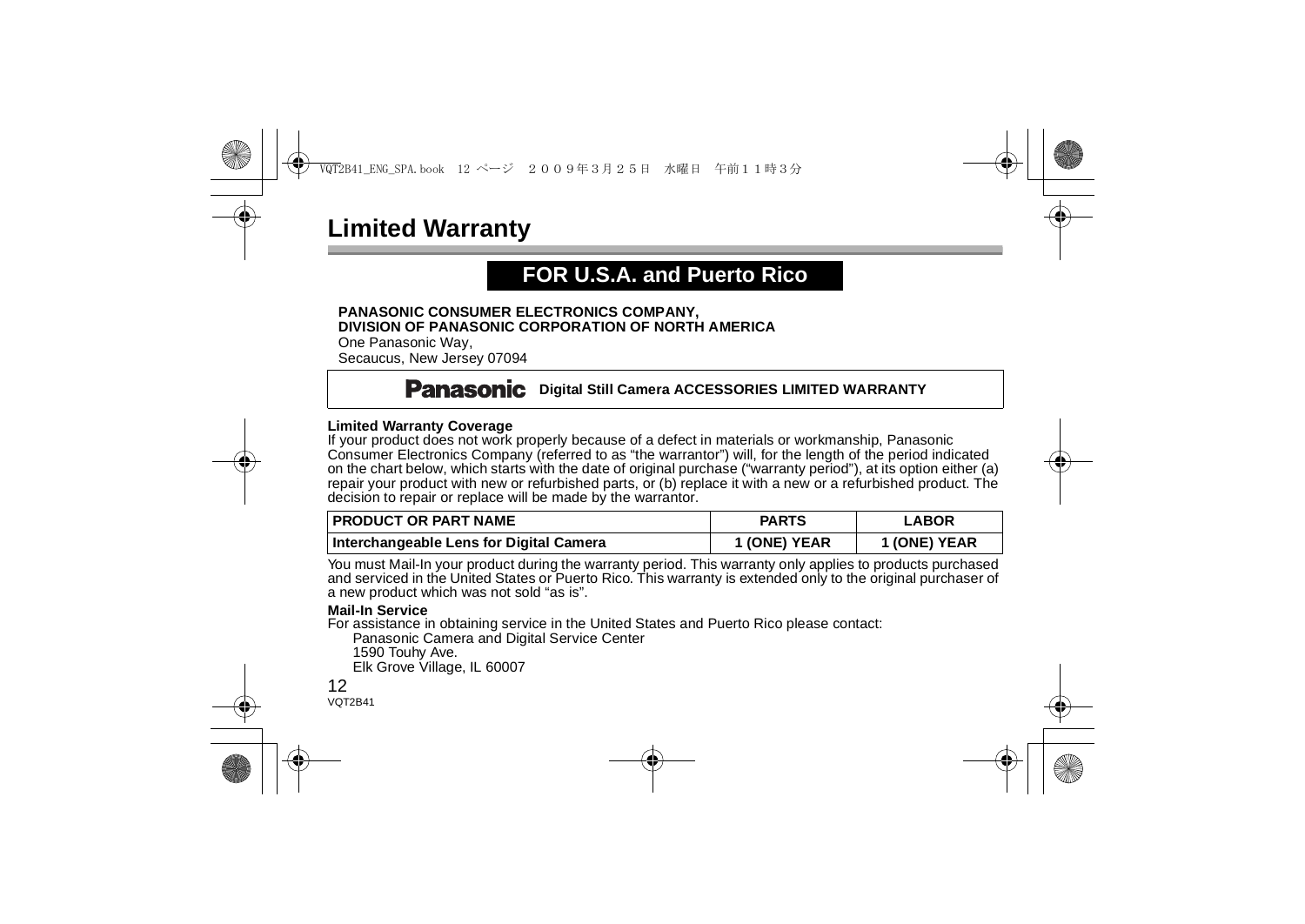If repair is needed during the warranty period the purchaser will be required to furnish a sales receipt/proof of purchase indicating date of purchase.

Also, purchaser will be responsible for shipping the unit to the above address.

#### **Limited Warranty Limits And Exclusions**

This warranty ONLY COVERS failures due to defects in materials or workmanship, and DOES NOT COVER normal wear and tear or cosmetic damage. The warranty ALSO DOES NOT COVER damages which occurred in shipment, or failures which are caused by products not supplied by the warrantor, or failures which result from accidents, misuse, abuse, neglect, mishandling, misapplication, alteration, faulty installation, set-up adjustments, misadjustment of consumer controls, improper maintenance, power line surge, lightning damage, modification, or commercial use (such as in a hotel, office, restaurant, or other business), rental use of the product, service by anyone other than a Factory Service Center or other Authorized Servicer, or damage that is attributable to acts of God.

#### **THERE ARE NO EXPRESS WARRANTIES EXCEPT AS LISTED UNDER "LIMITED WARRANTY COVERAGE". THE WARRANTOR IS NOT LIABLE FOR INCIDENTAL OR CONSEQUENTIAL DAMAGES RESULTING FROM THE USE OF THIS PRODUCT, OR ARISING OUT OF ANY BREACH OF THIS WARRANTY.**

**(As examples, this excludes damages for lost time, travel to and from the servicer, or loss of, or failure to obtain, images, data or other camera memory content. The items listed are not exclusive, but are for illustration only.) ALL EXPRESS AND IMPLIED WARRANTIES, INCLUDING THE WARRANTY OF MERCHANTABILITY, ARE LIMITED TO THE PERIOD OF THE LIMITED WARRANTY.**

Some states do not allow the exclusion or limitation of incidental or consequential damages, or limitations on how long an implied warranty lasts, so the exclusions may not apply to you.

This warranty gives you specific legal rights and you may also have others rights which vary from state to state. If a problem with this product develops during or after the warranty period, you may contact your dealer or Service Center. If the problem is not handled to your satisfaction, then write to the warrantor's Consumer Affairs Department at the addresses listed for the warrantor.

PARTS AND SERVICE WHICH ARE NOT COVERED BY THIS LIMITED WARRANTY ARE YOUR RESPONSIBILITY.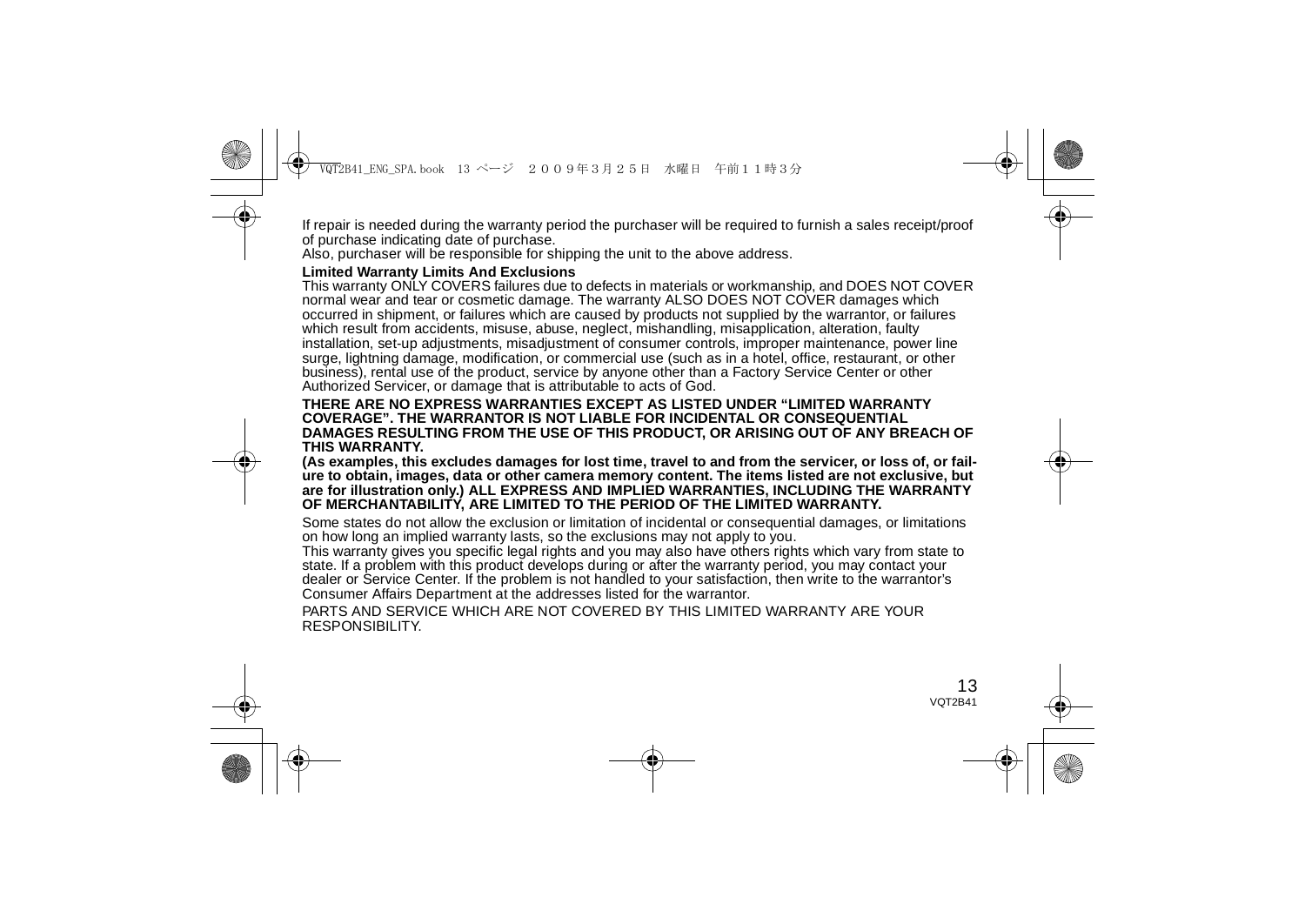## **FOR CANADA**

#### **Panasonic Canada Inc.**

5770 Ambler Drive, Mississauga, Ontario L4W 2T3

#### **PANASONIC PRODUCT – LIMITED WARRANTY**

Panasonic Canada Inc. warrants this product to be free from defects in material and workmanship under normal use and for a period as stated below from the date of original purchase agrees to, at its option either (a) repair your product with new or refurbished parts, (b) replace it with a new or a refurbished equivalent value product, or (c) refund your purchase price. The decision to repair, replace or refund will be made by Panasonic Canada Inc.

| Digital Camera                    | One (1) year, parts and labour     |
|-----------------------------------|------------------------------------|
| <b>Digital Photo Peripherals</b>  | One (1) year, parts and labour     |
| <b>Digital Camera Accessories</b> | Ninety (90) days, parts and labour |

This warranty is given only to the original purchaser, or the person for whom it was purchased as a gift, of a Panasonic brand product mentioned above sold by an authorized Panasonic dealer in Canada and purchased and used in Canada, which product was not sold "as is", and which product was delivered to you in new condition in the original packaging.

#### **IN ORDER TO BE ELIGIBLE TO RECEIVE WARRANTY SERVICE HEREUNDER, A PURCHASE RECEIPT OR OTHER PROOF OF DATE OF ORIGINAL PURCHASE, SHOWING AMOUNT PAID AND PLACE OF PURCHASE IS REQUIRED**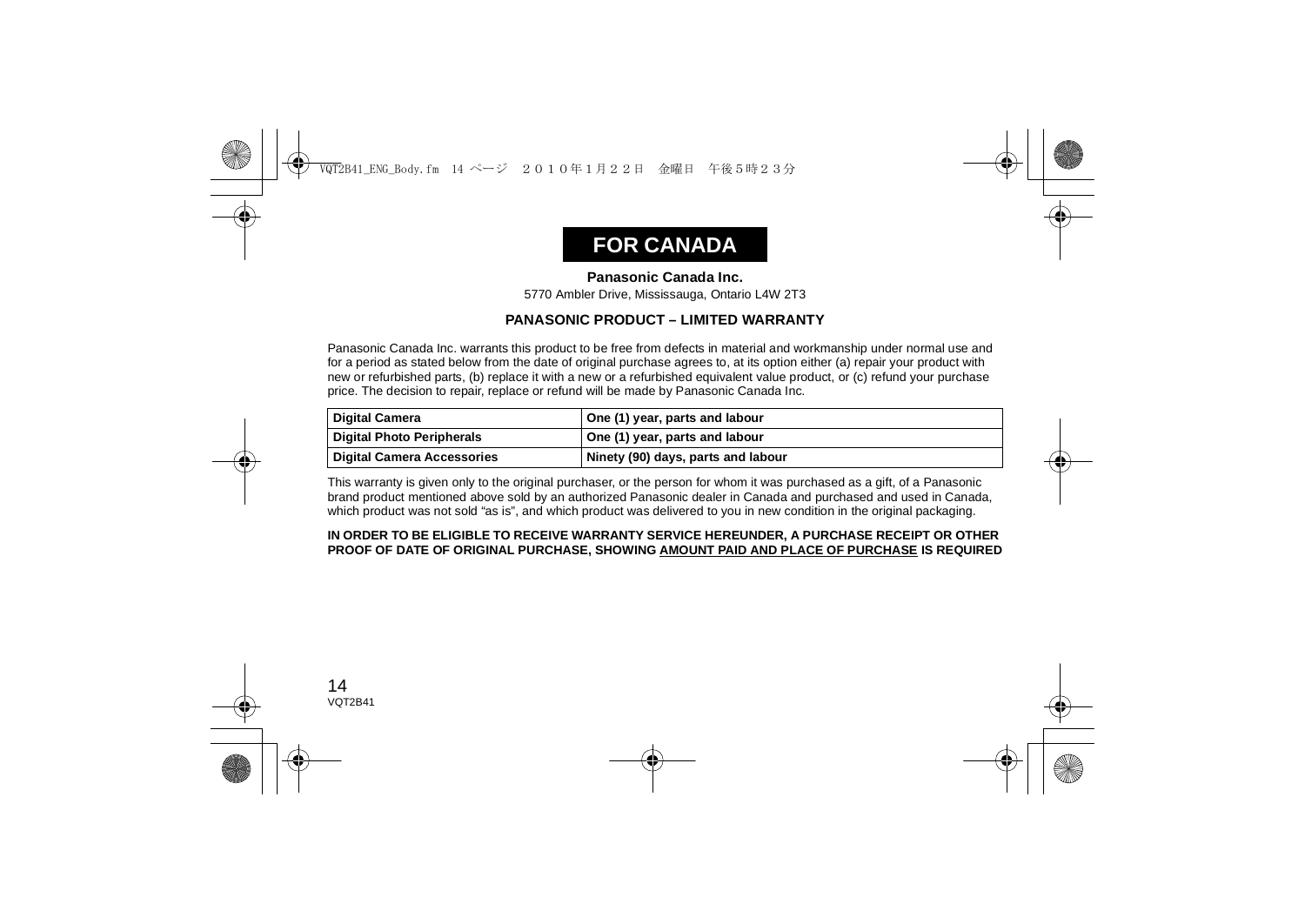#### **LIMITATIONS AND EXCLUSIONS**

This warranty ONLY COVERS failures due to defects in materials or workmanship, and DOES NOT COVER normal wear and tear or cosmetic damage. The warranty ALSO DOES NOT COVER damages which occurred in shipment, or failures which are caused by products not supplied by Panasonic Canada Inc., or failures which result from accidents, misuse, abuse, neglect, mishandling, misapplication, alteration, faulty installation, set-up adjustments, misadjustment of consumer controls, improper maintenance, improper batteries, power line surge, lightning damage, modification, introduction of sand, humidity or liquids, commercial use such as hotel, office, restaurant, or other business or rental use of the product, or service by anyone other than a Authorized Servicer, or damage that is attributable to acts of God.

Dry cell batteries, printer ink cartridge and paper are also excluded from coverage under this warranty. Rechargeable batteries are warranted for ninety (90) days from date of original purchase.

THIS EXPRESS, LIMITED WARRANTY IS IN LIEU OF ALL OTHER WARRANTIES, EXPRESS OR IMPLIED, INCLUDING ANY IMPLIED WARRANTIES OF MERCHANTABILITY AND FITNESS FOR A PARTICULAR PURPOSE. IN NO EVENT WILL PANASONIC CANADA INC. BE LIABLE FOR ANY SPECIAL, INDIRECT OR CONSEQUENTIAL DAMAGES RESULTING FROM THE USE OF THIS PRODUCT OR ARISING OUT OF ANY BREACH OF ANY EXPRESS OR IMPLIED WARRANTY. (As examples, this warranty excludes damages for lost time, travel to and from the Authorized Servicer, loss of or damage to media or images, data or other memory or recorded content. This list of items is not exhaustive, but for illustration only.)

In certain instances, some jurisdictions do not allow the exclusion or limitation of incidental or consequential damages, or the exclusion of implied warranties, so the above limitations and exclusions may not be applicable. This warranty gives you specific legal rights and you may have other rights which vary depending on your province or territory.

#### **WARRANTY SERVICE**

**For product operation and information assistance,** please contact:

| Our Customer Care Centre: | Telephone: 1-800-99-LUMIX (1-800-995-8649)                                    |
|---------------------------|-------------------------------------------------------------------------------|
|                           | Fax # : (905) 238-2360                                                        |
|                           | Email link: "LUMIX Concierge $\rightarrow$ Contact us $\rightarrow$ email" on |
|                           | https://concierge.panasonic.ca                                                |

For defective product exchange within the warranty period, please contact the original Dealer or our Customer Care Centre.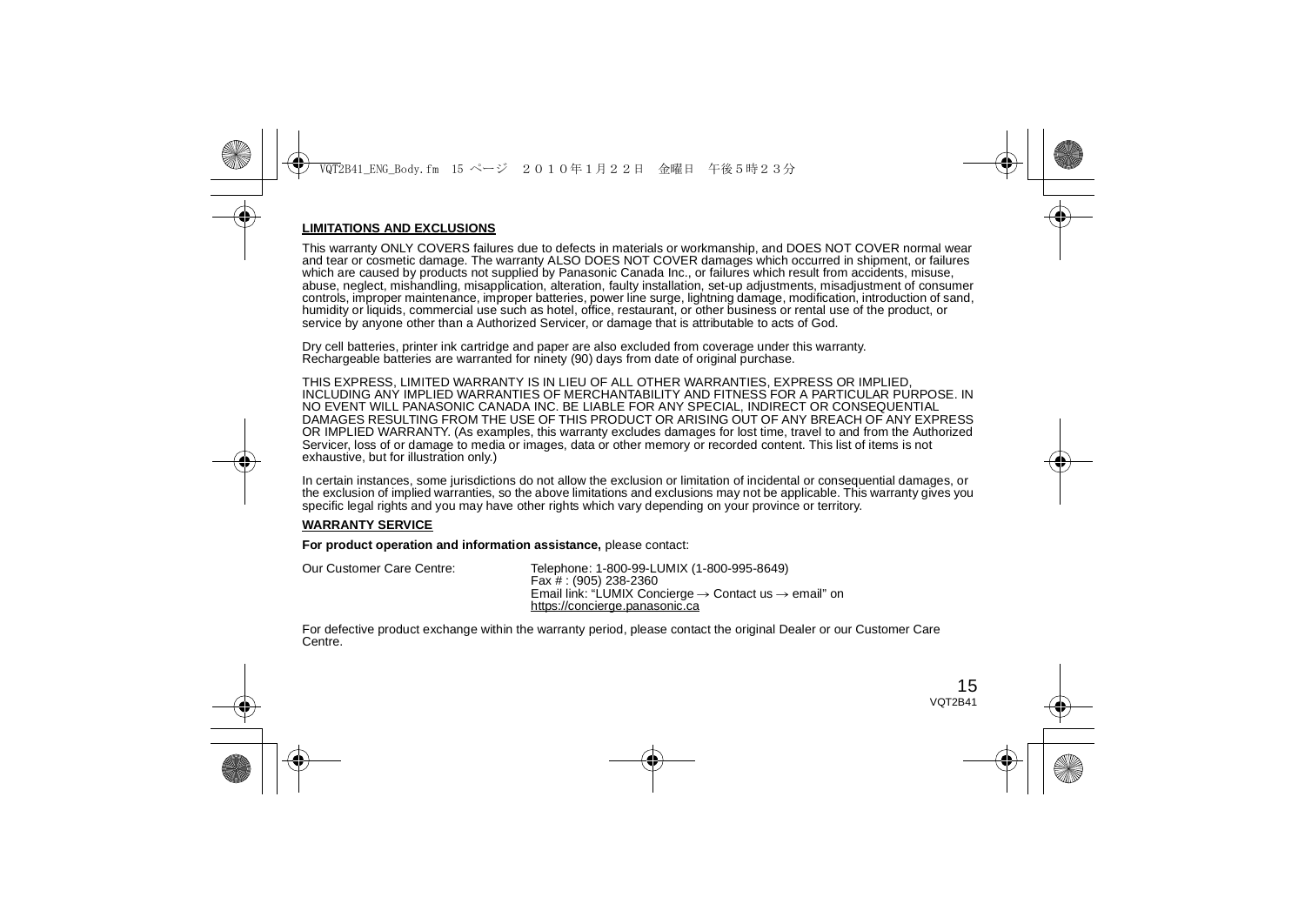## **Indice**

| Nombres y funciones de los componentes 22 |  |
|-------------------------------------------|--|
|                                           |  |
|                                           |  |
|                                           |  |

#### **-Si ve este símbolo-**

**Información sobre la eliminación en otros países no pertenecientes a la Unión Europea**



Este símbolo sólo es válido en la Unión Europea. Si desea desechar este producto, póngase en contacto con las autoridades locales o con su distribuidor para que le informen sobre el método correcto de eliminación.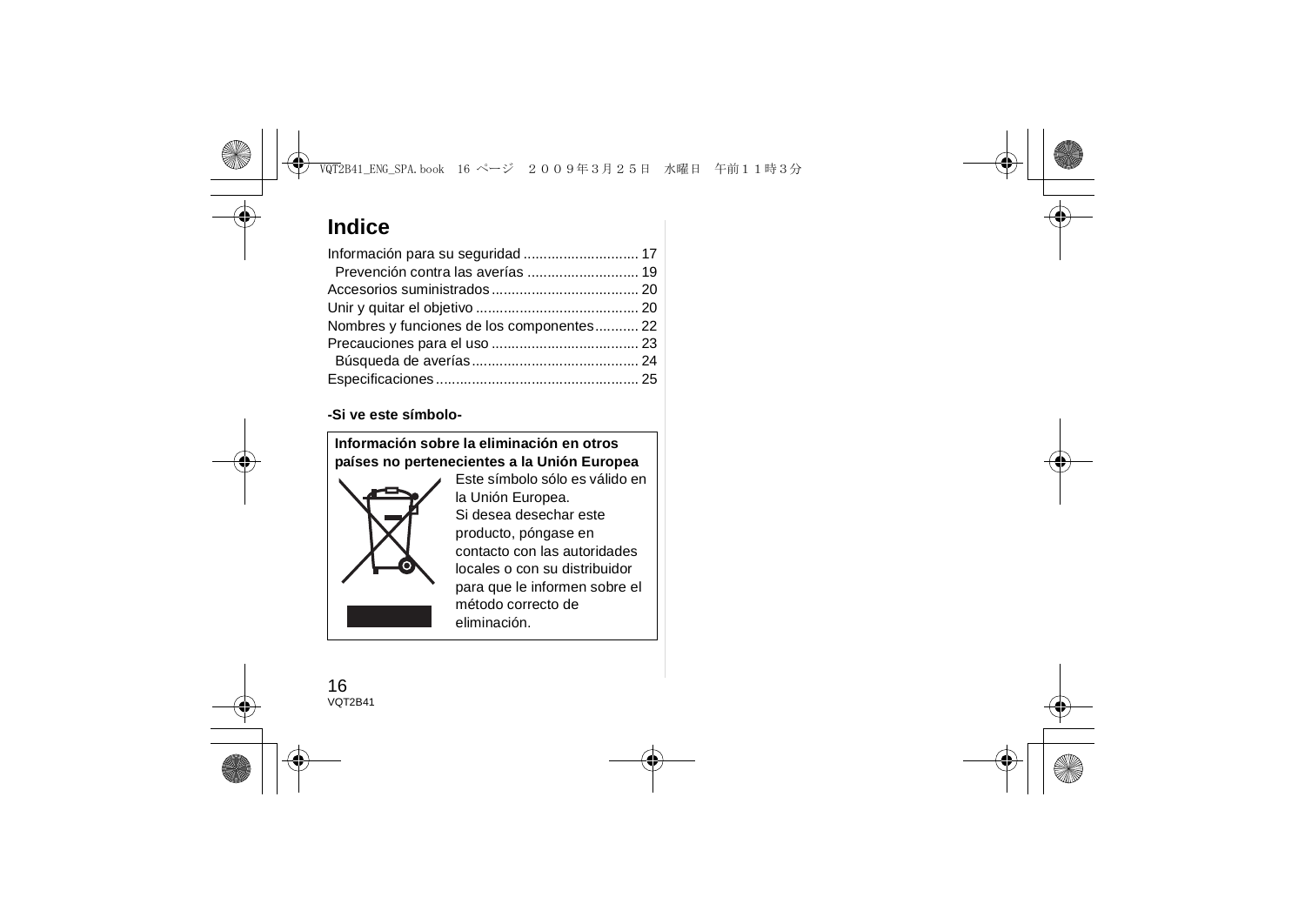## **LO SIGUIENTE SÓLO INTERESA A CANADÁ.**

Este aparato digital de la clase B cumple con ICES-003 canadiense.

## **Información para su seguridad**

**Mantenga la unidad lo más lejos que sea posible de equipos electromagnéticos (como hornos de microondas, televisores, vídeo juegos, trasmisores radio, líneas de alto voltaje, etc.).**

- ≥ No utilice la cámara cerca de teléfonos móviles, ya que lo de hacerlo puede producir ruido que afectará negativamente a las imágenes y el sonido.
- ≥ Si la cámara queda afectada negativamente por un equipo electromagnético y deja de funcionar correctamente, apague la cámara y quite la batería y/o el adaptador de CA conectado. Luego vuelva a insertar la batería y/o vuelva a conectar el adaptador de CA y encienda la cámara.

El objetivo puede usarse con una cámara digital compatible con el estándar de montaje de objetivos del "Micro Four Thirds System".

- ≥ No se puede montar en una cámara con estándar de soporte Four ThirdsTM.
- ≥ Las figuras de la cámara digital en estas instrucciones de funcionamiento muestran la DMC-G1 en concepto de ejemplo.
- ≥ E aspecto y las especificaciones de los productos descritos en este manual pueden diferir de los productos reales que usted ha comprado debido a aumentos sucesivos.
- Four Thirds<sup>™</sup> es una marca de fábrica.
- ≥ Micro Four Thirds es una marca de fábrica.
- ≥ Los demás nombres, nombres de sociedades y nombres de productos citados en estas instrucciones son marcas de fábrica o marcas registradas.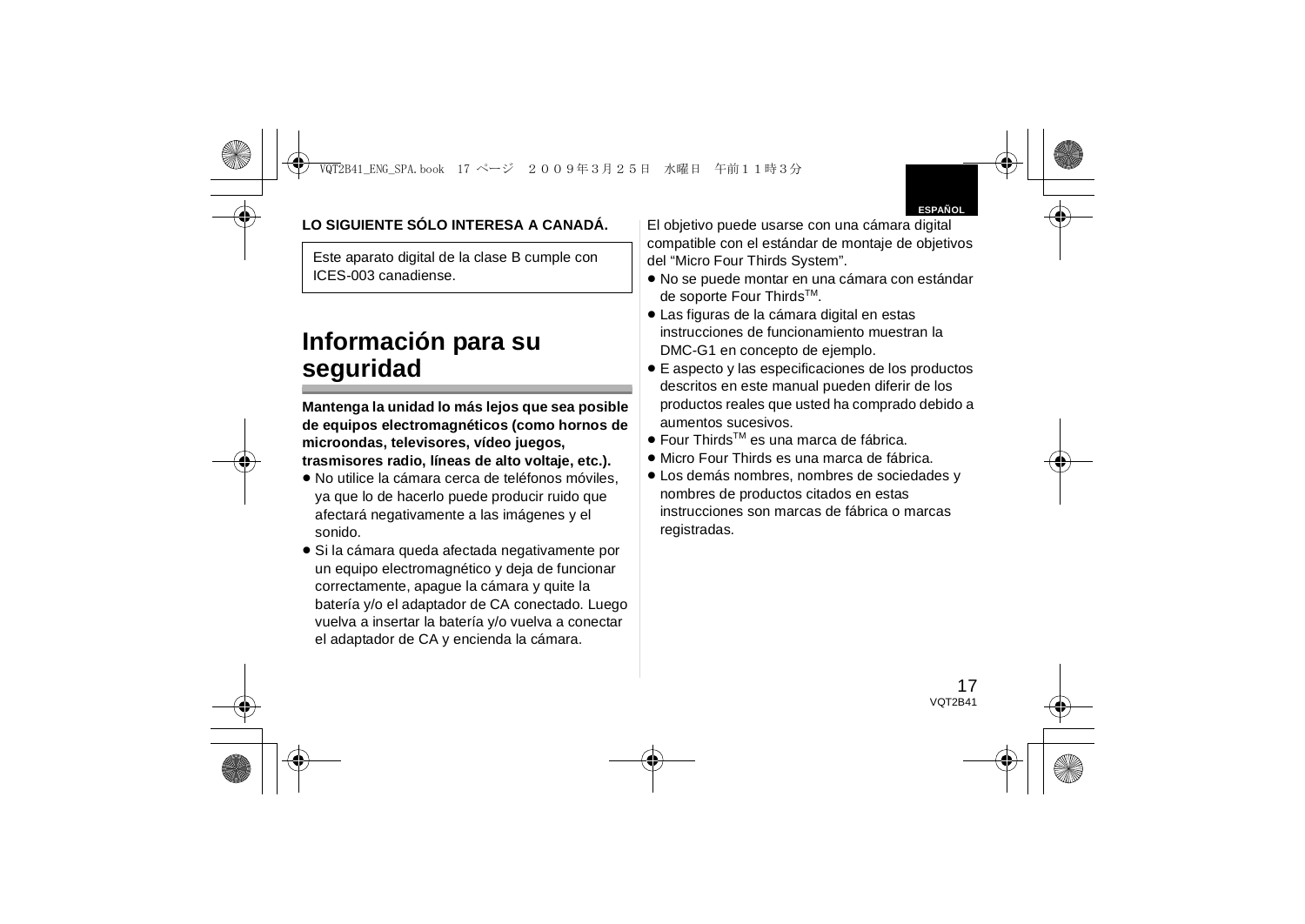#### **Notas FCC:**

 Se ensayó este equipo y se comprobó que está de conformidad con los límites de un dispositivo digital de la clase B, de acuerdo con la Parte 15 de las Reglas FCC.

Estos límites se han ideado para proporcionar una razonable protección contra las interferencias dañinas en una instalación residencial. Este equipo genera, utiliza y puede radiar energía de frecuencia radio y, por si no se instala y se utiliza de acuerdo con las instrucciones, puede ocasionar interferencia dañina a las comunicaciones radio. Aunque no hay garantía de que no pueda tener lugar interferencia en especiales instalaciones. Si este equipo causa interferencia a la recepción de radio o televisión que pueden determinarse apagando y encendiendo el equipo, se anima al usuario intentar corregir la interferencia tomando una de las medidas a continuación:

- Vuelva a orientar o a colocar la antena receptora.
- Aumente la separación entre el equipo y el receptor.
- Conecte el equipo a una toma de un circuito diferente del que está conectado el receptor.
- Llame al concesionario o un técnico experto de radio y televisión para ayuda.

Todo cambio o modificación a este equipo sin autorizar invalidará el título del usuario para hacer funcionar este dispositivo.

Este dispositivo cumple con la Parte 15 de las Reglas FCC. El funcionamiento está sujeto a las dos condiciones a continuación: (1) Este dispositivo podría no causar interferencia dañina y (2) este dispositivo tiene que aceptar toda la interferencia recibida, incluyendo la que puede causar un funcionamiento no deseado.

Parte responsable: Panasonic Corporation of North America One Panasonic Way Secaucus, NJ 07094 Contacto de asistencia:Panasonic Consumer Electronics Company Teléfono: 1-800-211-PANA (7262)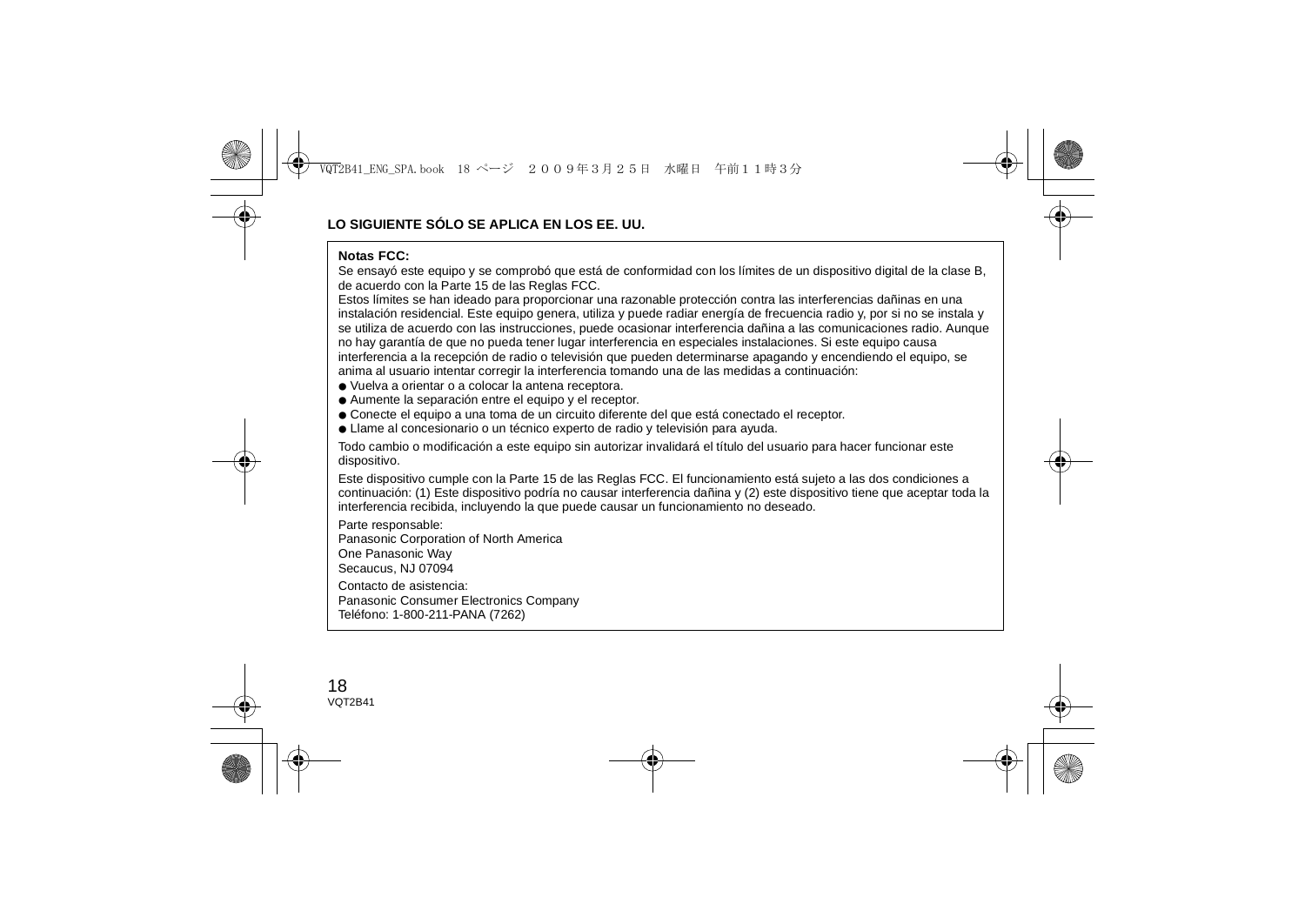#### *Prevención contra las averías*

### ∫**Atención del objetivo**

- ≥ **La arena y el polvo pueden dañar el objetivo. Cuando usa el objetivo en una playa, tenga cuidado de que ni arena ni polvo entren en el interior del objetivo o los terminales, etc.**
- ≥ **Este objetivo no es impermeable. Si caen gotas de agua en el objetivo, límpielo con un paño seco.**
- ≥ No ejerce demasiada presión en el objetivo.
- Cuando hay suciedad (agua, aceite, huellas dactilares, etc.) en la superficie del objetivo, la imagen puede salir afectada. Limpie ligeramente con un paño blando y seco antes y después de tomar las imágenes.
- ≥ No meta el soporte del objetivo mirando hacia abajo. No deje que se ensucien los punto de contacto  $(1)$ .



## ∫ **Acerca de la condensación (Empañamiento del objetivo)**

- ≥ La condensación ocurre cuando se encuentra una diferencia en la temperatura y humedad como se describe abajo. La condensación puede hacer ensuciar el objetivo y producir hongos y un funcionamiento defectuoso, por lo tanto ponga cuidado en las situaciones a continuación:
- Cuando lleva la cámara en casa desde el aire libre durante un tiempo frío
- Cuando lleva la cámara dentro de un coche con aire acondicionado
- Cuando sopla en el objetivo aire frío desde un acondicionador de aire
- En lugares húmedos
- ≥ Para impedir la condensación, meta la cámara en una bolsa de plástico para que se aclimate a la temperatura ambiente. Si ocurre condensación, apague la alimentación y la deje así durante dos horas. Una vez de que la cámara se haya aclimatado a la temperatura ambiente en empañamiento desaparece naturalmente.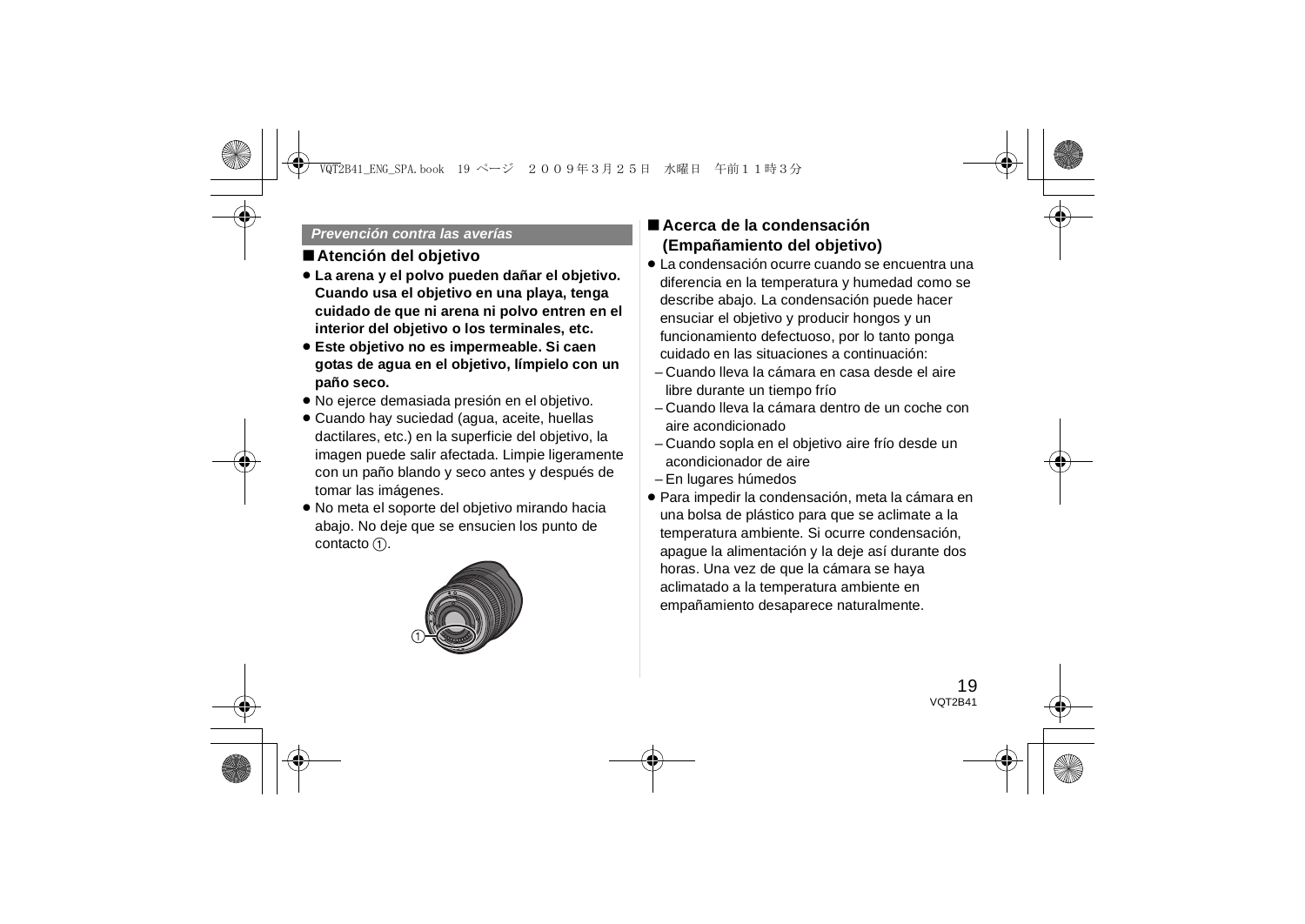# **Accesorios suministrados**

### **[Controles a realizar cuando va a desembalar la unidad]**

Al quitar la unidad de su embalaje, compruebe que se encuentren la unidad principal y los accesorios suministrados. Además compruebe el aspecto externo y las funciones para verificar que no hayan padecidos daños durante la distribución y el transporte.

Por si encuentra un cualquier problema, antes de usar el producto llame a su comerciante.



- **1**Bolsa de almacenamiento del objetivo
- **2** Tapa trasera del objetivo (La tapa trasera del objetivo y la de la visera se unen al objetivo intercambiable al momento de la compra).
- **3**Tapa de la visera del objetivo

 $20$ VOT<sub>2</sub>R<sub>41</sub>

# **Unir y quitar el objetivo**

≥ Se refiera también a las instrucciones de funcionamiento de la cámara para unir y separar el objetivo.

## ∫ **Unión del objetivo**

≥ Compruebe que la cámara esté apagada.

## **1 Gire la tapa trasera del objetivo para separarla.**

A: Tapa trasera del objetivo



**2 Alinee las marcas para ajustar el objetivo** B **(marcas rojas) ubicadas en el cuerpo de la cámara y el mismo objetivo, luego gire éste en la dirección de la flecha hasta que dispare.**

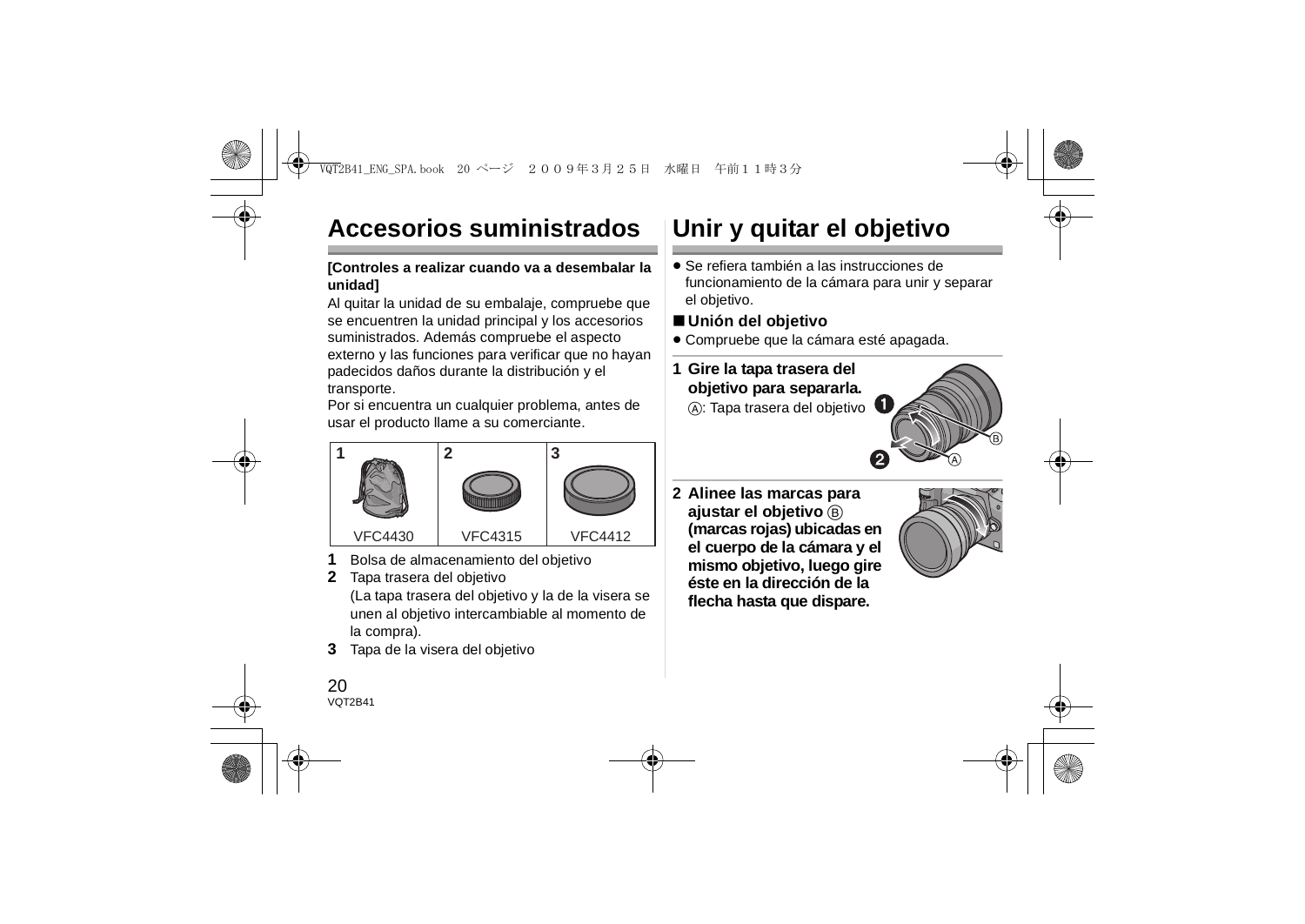- No pulse el botón de desenganche del objetivo cuando va a unir un objetivo.
- Como el soporte del objetivo podría salir rayado, no trate de unir el objetivo a la cámara manteniéndolo de ángulo.
- Compruebe que el objetivo esté unido correctamente.

## ∫**Separación del objetivo**

≥ Compruebe que la cámara esté apagada.

**Pulse el botón de desenganche del objetivo**  C **mientras gira hasta que sea posible el objetivo en la dirección de la flecha para quitarlo.**



- Una la tapa trasera de manera que el punto de contacto del objetivo no salga rayado.
- Una la tapa del cuerpo a la cámara para que ni suciedad ni polvo entren dentro de la unidad principal.
- ∫ **Unir y separar la tapa de la visera de objetivo**
- ≥ Ponga cuidado en no perder la tapa de la visera del objetivo.

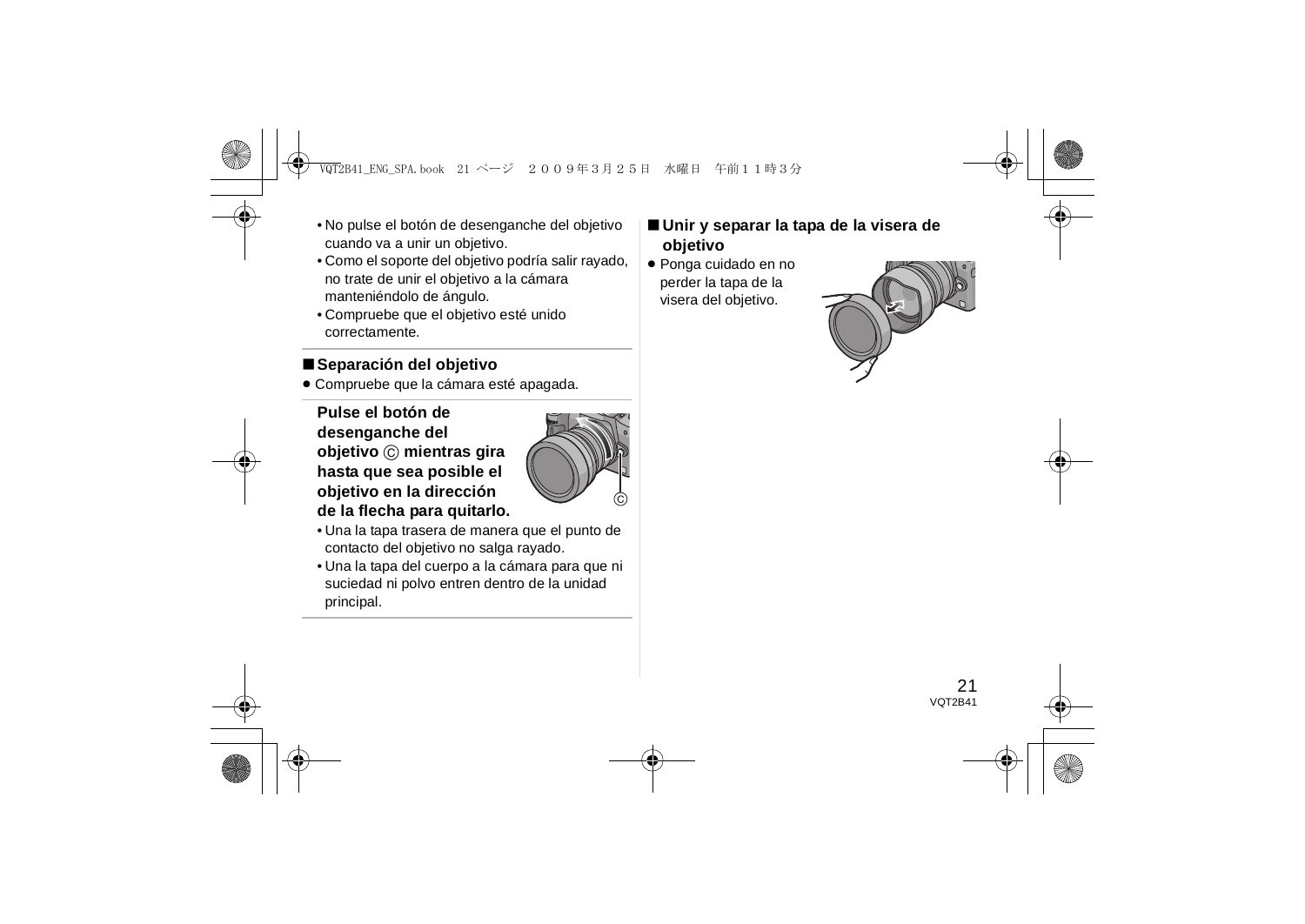## **Nombres y funciones de los componentes**

## ∫**Objetivo**



- **1**Superficie del objetivo
- **2** Visera del objetivo
- **3**Anillo del enfoque

Ruotare per mettere a fuoco quando si scattano fotografie utilizzando la messa a fuoco manuale.

**4** Anillo del zoom

Gire el anillo del zoom cuando quiere tomar imágenes grandes (teleobjetivo) o anchas (granangular) (Igual a una cámara de película de 35 mm: de 14 mm a 28 mm)

- **5**Punto de contacto
- **6**Marca para ajustar el objetivo

## **Nota**

• Este lente permite obtener un campo de visión muy ancho. Cuando use esta lente con áreas periféricas de fotografía flash puede oscurecerse ligeramente si el flash no consigue iluminar toda el área a fotografiar. Esto no es un funcionamiento defectuoso.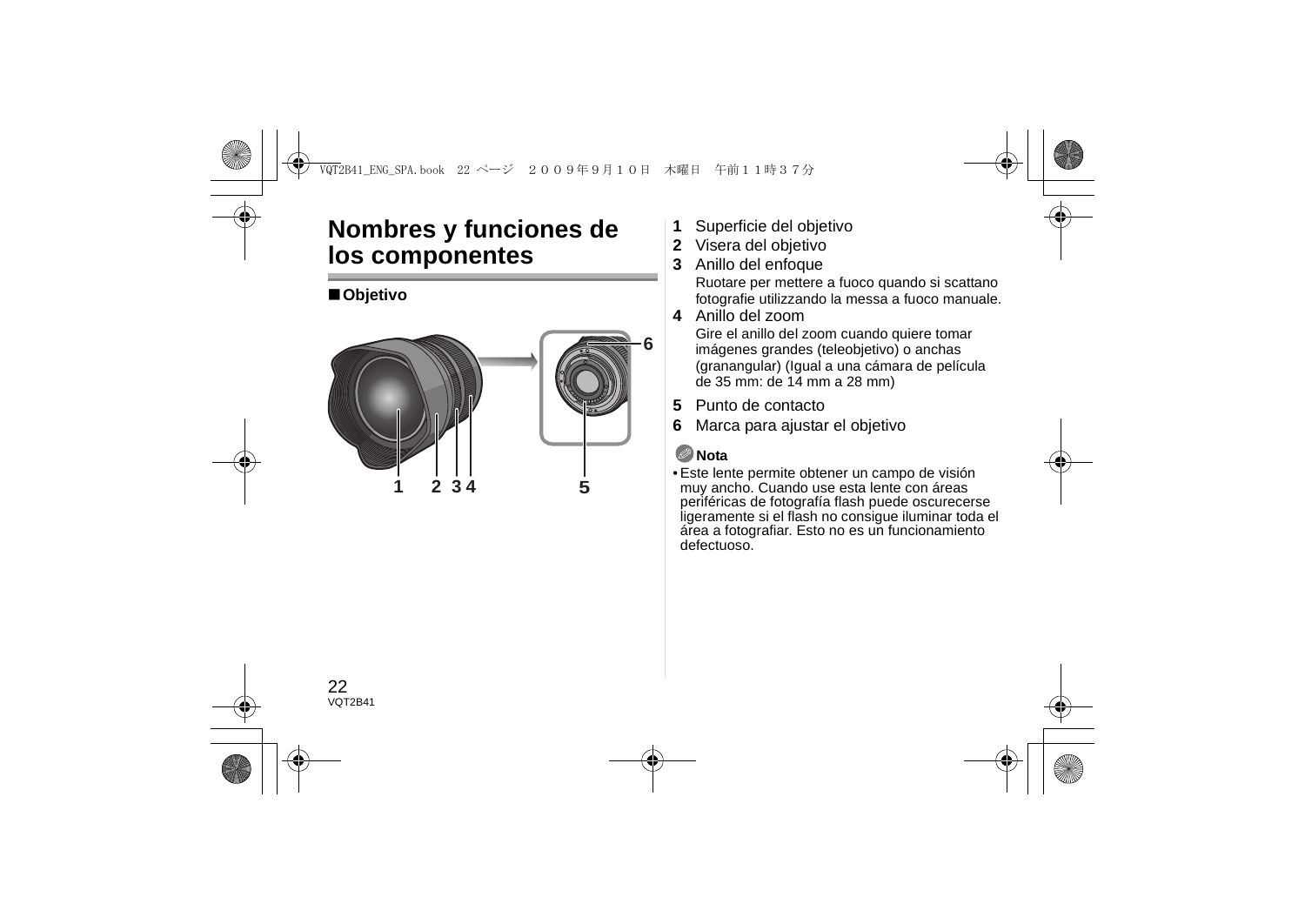## **Precauciones para el uso**

## ∫**Acerca del objetivo**

**Tenga cuidado de no hacer caer el objetivo ni le choque contra. Asimismo tenga cuidado de no presionarlo demasiado.**

≥ Tenga cuidado de no hacer caer la bolsa en la que cabe el objetivo. Éste podría dañarse, la cámara podría dejar de funcionar normalmente y las imágenes ya podrían no grabarse.

#### **Cuando usa pesticidas y otras substancias volátiles alrededor de la cámara tenga cuidado de que no entre en el objetivo.**

≥ Si dichas substancias caen en el objetivo, éstas pueden dañarlo o hacer desconchar su barniz.

#### **No transporte la unidad si ésta está todavía unida al cuerpo de la cámara.**

- ≥ De ninguna manera la unidad debe ser usada o almacenada en uno de los siguientes lugares ya que lo de hacerlo podría perjudicarla o producir un funcionamiento defectuoso.
- Bajo la luz directa del sol o bien a lo largo de la costa durante el verano
- En lugares donde haya altas temperaturas o altos niveles de humedad o bien donde sean repentinos los cambios de temperatura y humedad
- En lugares donde haya altas concentraciones de arena, polvo o suciedad
- Donde haya llamas
- Cerca de calefactores, acondicionadores de aire o humedecedores
- Donde el agua puede hacer mojar la unidad
- Donde haya vibraciones
- Dentro de un vehículo
- ≥ Se refiera también a las instrucciones de funcionamiento de la cámara digital.
- ≥ Cuando no ha de ser usada la unidad por un período prolongado, le recomendamos guardar con un desecante (silicagel). El hecho de no hacerlo podría ocasionar una avería causada por el moho etc. Se recomienda que compruebe el funcionamiento de la unidad antes de usarla.
- ≥ No deje el objetivo en contacto con productos de plástico durante largos períodos de tiempo.
- ≥ No toque los contactos eléctricos de la unidad. Lo de hacerlo puede causar avería en la unidad.
- ≥ No desmonte ni modifique la unidad. En el caso de que las partes internas requiriesen una inspección o reparación, lleve la unidad al vendedor.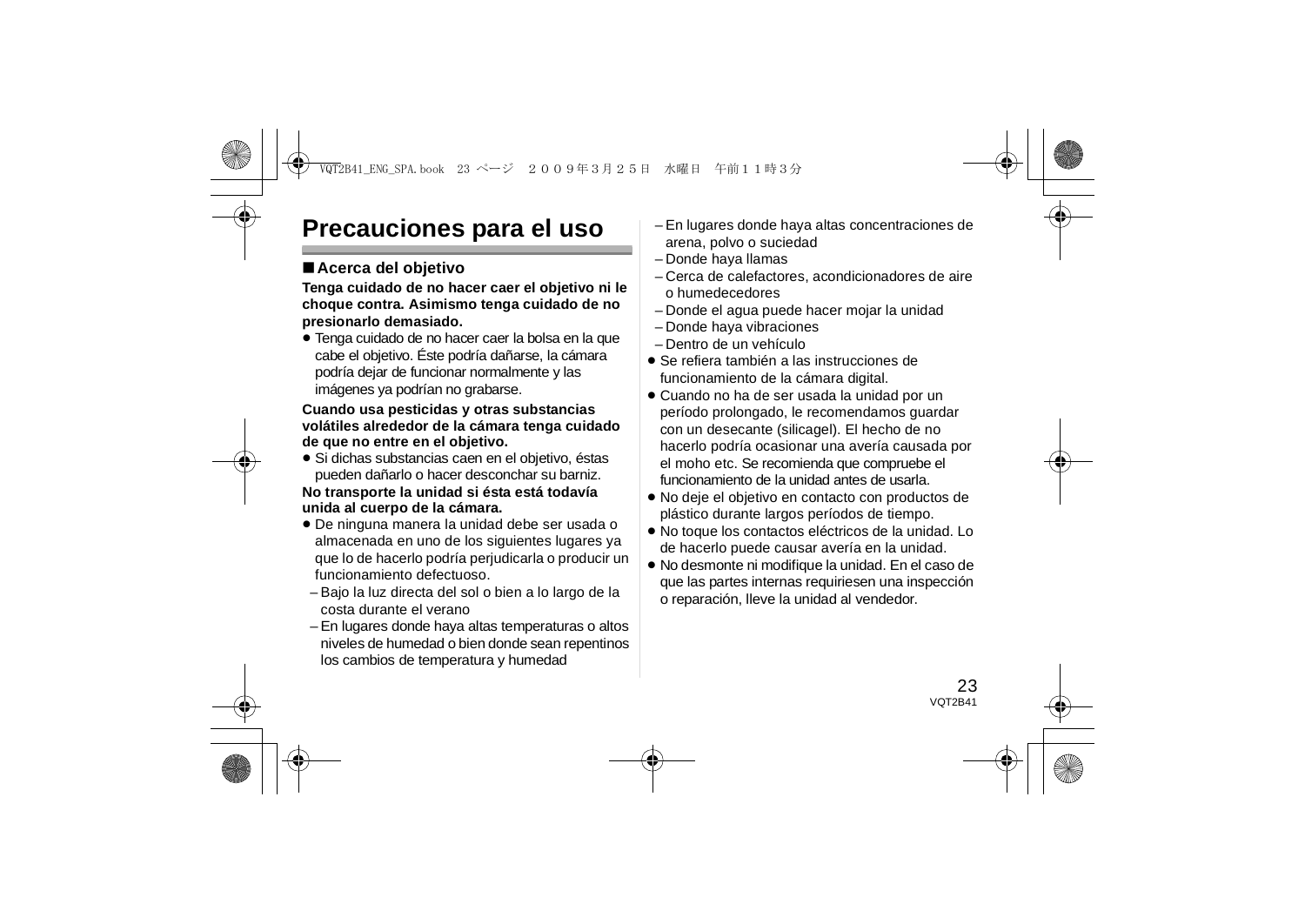**No utilice gasolina, diluyente, alcohol u otros agentes de limpieza parecidos para limpiar la unidad.**

- ≥ El hecho de usar disolventes puede dañar el objetivo y hacer desconchar su barniz.
- ≥ Quite cualquier indicio de polvo o huellas dactilares con un paño blando y seco.
- ≥ Utilice un paño seco para polvo a fin de quitar del anillo del zoom y el del enfoque la suciedad y el polvo.
- ≥ No use detergentes para cocina o un paño tratado químicamente.

#### *Búsqueda de averías*

#### **Se oye un sonido cuando se enciende o se apaga la cámara.**

≥ Éste es el sonido del objetivo o el movimiento de abertura y no es un funcionamiento defectuoso.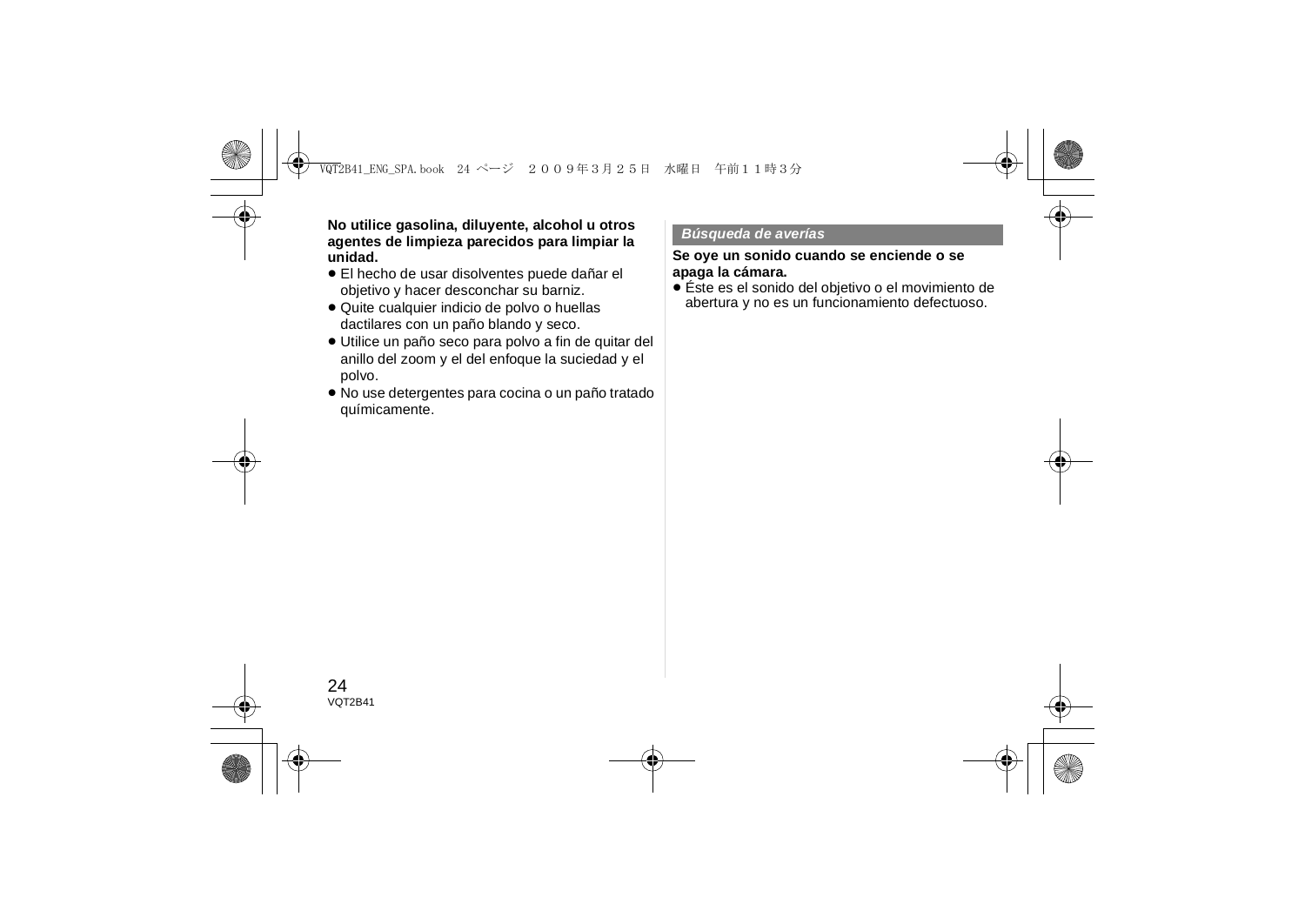#### **ÓPTICA INTERCAMBIABLE PARA CÁMARA DIGITAL"LUMIX G VARIO 7–14 mm/F4.0 ASPH."**

| Longitud focal                    | f=7 mm a 14 mm                                                                                                |
|-----------------------------------|---------------------------------------------------------------------------------------------------------------|
|                                   | (Igual a una cámara de película de 35 mm: de 14 mm a 28 mm)                                                   |
| Tipo de abertura                  | 7 obturaciones de hoja/diafragma iris/diafragma circular                                                      |
| Gama de abertura                  | F4.0                                                                                                          |
| Valor de abertura mínimo          | F <sub>22</sub>                                                                                               |
| Estructura del objetivo           | 16 elementos en 12 grupos (2 objetivos esféricos, 4 Lentes ED)                                                |
| En la distancia del enfoque       | 0.25 m (0.82 pies) a $\infty$ (desde la línea de referencia de la distancia del<br>enfoque)                   |
| Máxima ampliación de la imagen    | $0.08 \times$ (Igual a una cámara de película de 35 mm: 0,15 $\times$ )                                       |
| Estabilizador óptico de la imagen | No disponible                                                                                                 |
| Soporte                           | "Micro Four Thirds Mount"                                                                                     |
| Angulo visual                     | 114° (Granangular) a 75° (Teleobjetivo)                                                                       |
| Diámetro del filtro               | Filtro no compatible                                                                                          |
| Diámetro máx.                     | 70 mm (2,76 pulgadas) (sección de la visera del objetivo)                                                     |
| Longitud total                    | Aprox. 83,1 mm (3,27 pulgadas) (desde la punta de la visera hasta el<br>lado básico del soporte del objetivo) |
| Peso                              | Aprox. 300 g (10,58 onzas)                                                                                    |